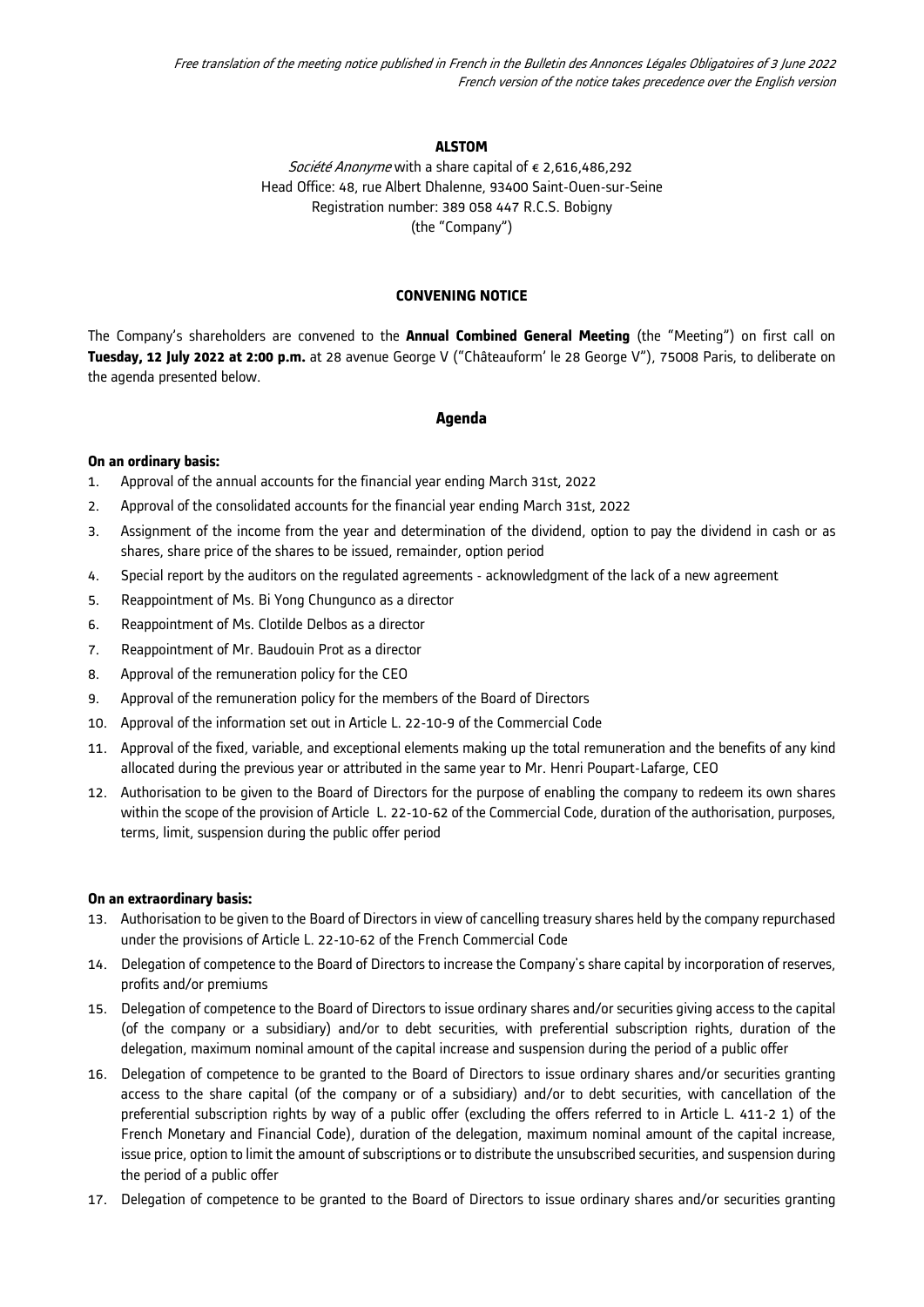access to the Company's share capital and/or debt securities, with cancellation of preferential subscription rights, as consideration for securities in the context of a public exchange offer initiated by the Company

- 18. Delegation of authority to the Board of Directors to issue ordinary shares and/or securities giving access to the share capital (of the company or a subsidiary) and/or to debt securities, with cancellation of the preferential subscription right, by means of an offer referred to in paragraph 1 of Article L. 411-2 of the French Monetary and Financial Code and duration of the delegation, maximum nominal amount of the capital increase, issue price and suspension during a public offer period
- 19. Delegation of competence to be given to the Board of Directors to increase the capital by way of the issuance of ordinary shares and/or securities granting access to the share capital with preferential subscription rights cancelled in favor of members of a Company savings plan pursuant to Articles L. 3332-18 et seq. of the French Labor Code
- 20. Delegation of competence to be granted to the Board of Directors for the purpose of deciding a capital increase of the Company reserved for a category of beneficiaries, with shareholders' preferential subscription rights cancelled, duration of the delegation, maximum nominal amount of the capital increase, issue price, suspension during a public offer period
- 21. Authorisation, in the event of an issue with cancellation of the shareholders' preferential subscription rights, to set, within the limit of 10% of the share capital per year, the issue price in accordance with the conditions determined by the meeting, suspension during a public offer period
- 22. Authorisation to increase the issue amount, suspension during a public offer period
- 23. Delegation to be granted to the Board of Directors to increase the capital by issuing ordinary shares and/or securities giving access to the share capital within the limit of 10% of the share capital as compensation for contributions in kind made up of shares or securities granting access to the Company's share capital, duration of the delegation, and suspension during a public offer period
- 24. Delegation of competence to be granted to the Board of Directors to issue shares of the Company subsequent to the issuance by the Company's subsidiaries of securities granting access to the Company's share capital, with shareholders' preferential subscription rights cancelled, suspension during a public offer period

## **On an ordinary basis:**

25. Powers to carry out legal formalities

# **Draft resolutions**

### **On an ordinary basis:**

**First resolution** (Approval of the annual accounts for the financial year ending March 31st, 2022)

The General Meeting, convened under the rules of quorum and majority required for ordinary general meetings, after being made aware of the reports of the Board of Directors and the auditors on the financial year ending March 31st, 2022, approves the annual accounts to this date as presented showing a profit of  $\epsilon$  102 051 866,58.

**Second resolution** (Approval of the consolidated accounts for the financial year ending March 31st, 2022)

The General Meeting, convened under the rules of quorum and majority required for ordinary general meetings, after being made aware of the reports of the Board of Directors and the auditors on the consolidated accounts of March 31st, 2022, approves these accounts as presented showing a loss (group share) of  $\epsilon$  581 million.

**Third resolution** (Assignment of the income from the year and determination of the dividend, option to pay the dividend in cash or as shares, share price of the shares to be issued, remainder, option period)

The General Meeting, convened under the rules of quorum and majority required for ordinary general meetings, at the proposal of the Board of Directors, decides to proceed with the appropriation of the profit for the year ending March 31st, 2022 as follows:

### **Appropriation**

- 
- General reserve € 8,703,930.08

- Dividends € 93,347,936.50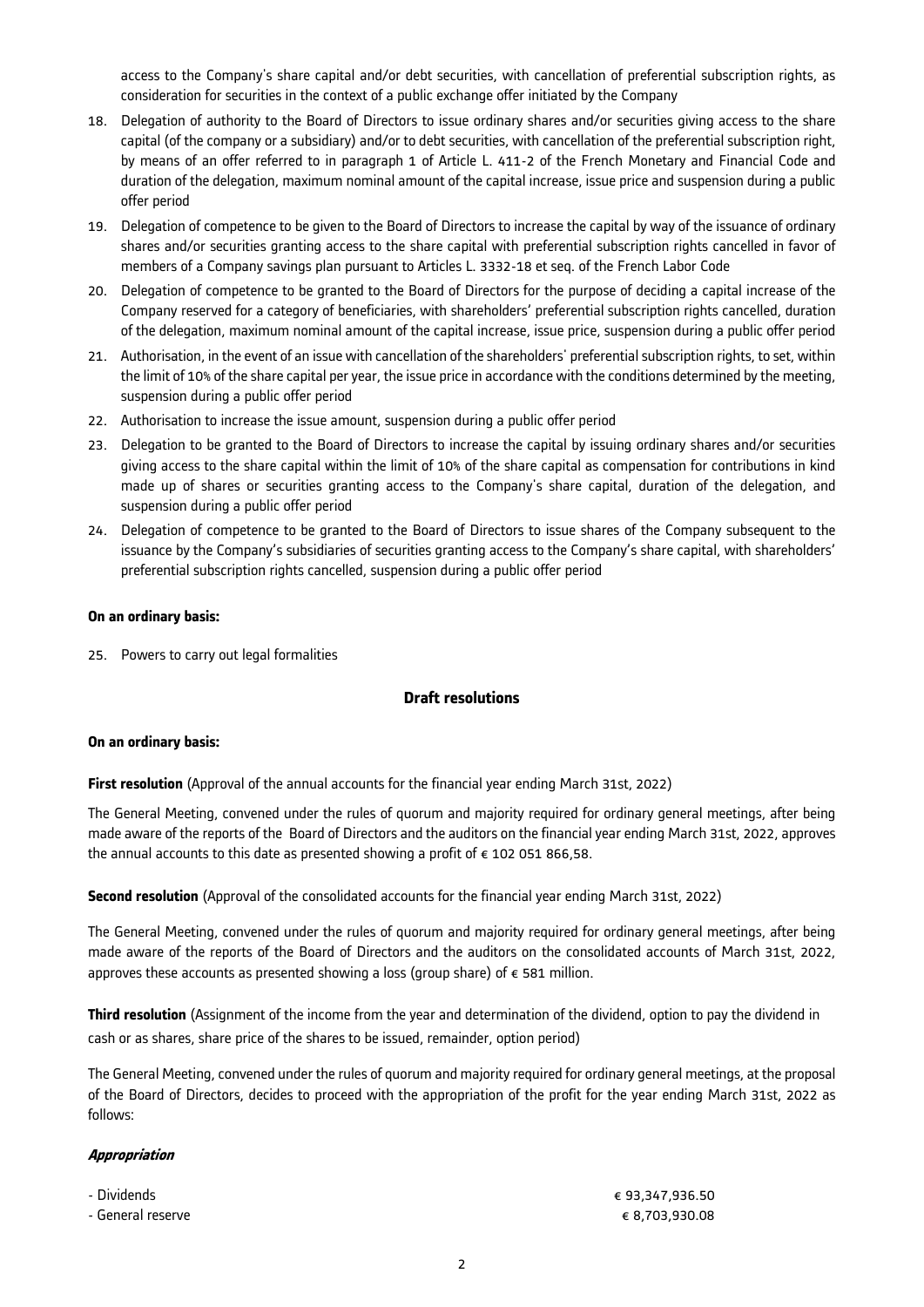The General Reserve being increased, after appropriation of result, to  $\epsilon$  6,391,726,510.48.

The General Meeting notes that the gross dividend to be received for each share is fixed at  $\epsilon$  0,25.

Where it is paid to physical persons who are physically resident in France, the dividend is either subject to a single lump sum deduction from the gross dividend at the lump sum rate of 12.8% (Article 200 A of the General Tax Code) or, if this option is expressed irrevocably and globally by the contributor, to income tax in line with the progressive scale, after an allowance of 40% (Article 200 A, 13 and 158 of the General Tax Code). The dividend is also subject to social security contributions at a rate of 17.2%.

The ex-dividend date will be Wednesday 20 July 2022.

The dividends will be paid on Friday 26 August 2022.

In the event of a change in the number of shares conferring a right to a dividend relative to the 373,391,746 shares making up the share capital of 31 March 2022, the global amount of the dividends shall be adjusted accordingly, and the amount allocated to the "General Reserve" account will be determined on the base of the dividends effectively paid.

The General Meeting, having taken note of the report from the Board of Directors and in accordance with Article 21 of the statue, noting that the capital is fully paid up, decides to offer each shareholder, for the total dividend applicable to the shares they own, an option for this dividend to be paid in cash or in new shares.

The share price offered in payment of the dividend shall be 90% of the average of the prices quoted at the opening of the twenty trading sessions prior to the date of this General Meeting, less the net amount of the dividend, if applicable rounded up to two decimal places to the nearest 100<sup>th</sup> according to the provisions of Article L. 232-19 of the Commercial Code.

If the net dividend amount for which the shareholder has exercised the option does not correspond to a whole number of shares, they can obtain the next lowest whole number of shares supplemented with cash.

The shareholders who wish to choose payment of the dividend in shares have a period of between Friday 22 July 2022 and Monday 22 August 2022 inclusive to make the request to the financial intermediaries authorised to pay said dividend or for shareholders exclusively with nominee accounts to the agent (BNP Paribas Securities Services). As a result, any shareholder who has not chosen to receive payment of the dividend in shares at the end of this period will receive the dividend payment in cash.

The shareholders who choose a cash payment will receive this payment on Friday 26 August 2022. The new shares will be allocated to the shareholders who chose to receive the payment of the dividend in shares will occur on the same day as the payment of the dividend in cash, i.e. on Friday 26 August 2022. The shares issued in payment of the dividend will have dividend rights.

According to the provisions of Article 243 bis of the General Tax Code, the Meeting notes that it was reminded that in the three previous financial years the distribution of dividends and revenue was as follows:

| Financial year ending                                | March 31st, | March 31st, | March 31st, |
|------------------------------------------------------|-------------|-------------|-------------|
|                                                      | 2021        | 2020        | 2019        |
| Gross dividend per share (in EUR)                    | 0.25        |             | 5.50        |
| Amount per share eligible for reduction (in EUR)     | 0.25        |             | 5.50        |
| Amount per share not eligible for reduction (in EUR) |             |             | 0           |
|                                                      |             |             |             |
| <b>Total dividend</b>                                | 92,975      |             | 1,233,674   |
| (in thousand euros)                                  |             |             |             |

The General Meeting grants all powers to the Board of Directors with the ability to delegate to implement this resolution, to note the implementation of the increase in capital resulting from the exercise of the option for the payment of the dividend in shares, to change the statutes as a result, and to proceed with the disclosure formalities.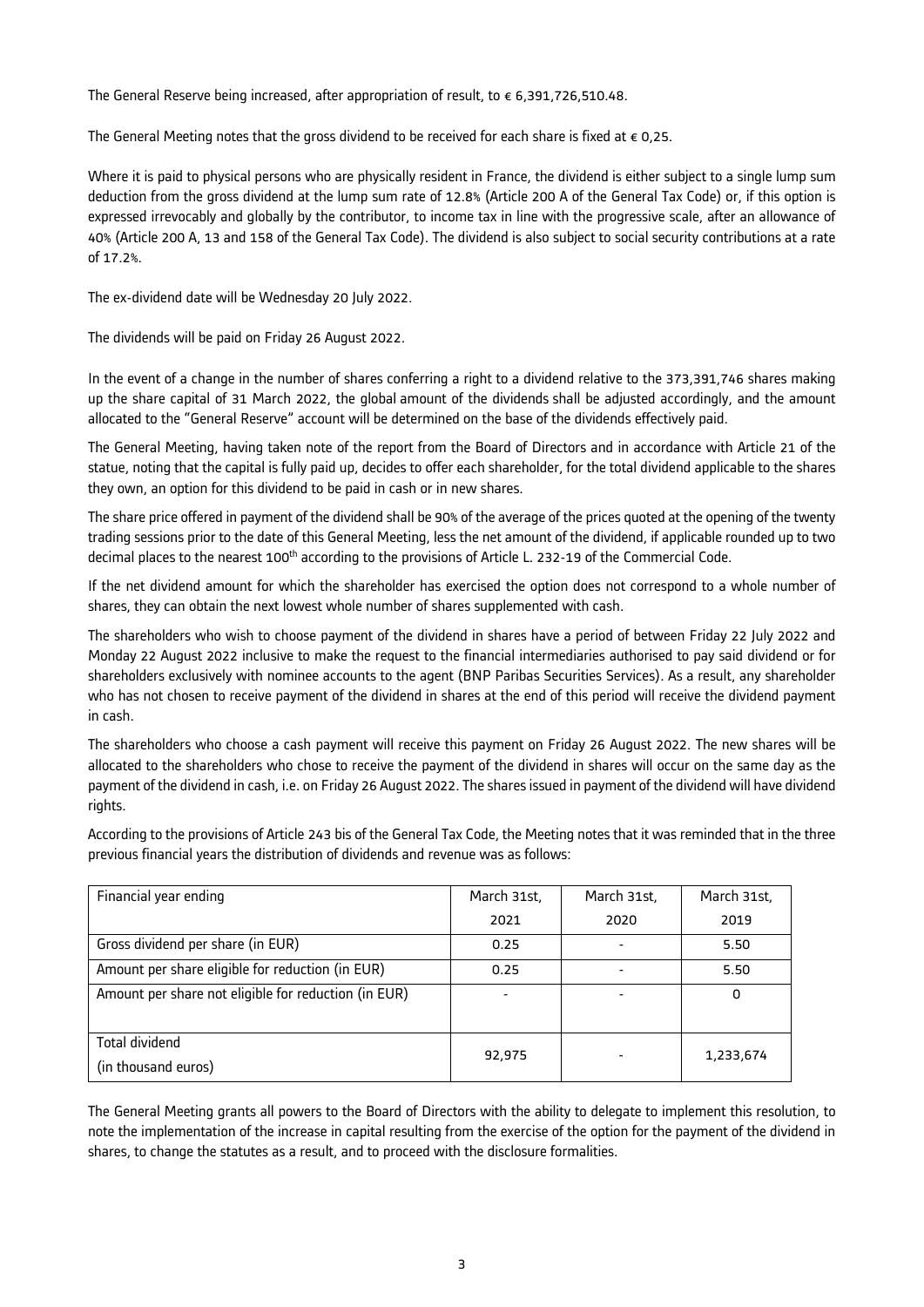**Fourth resolution** (Special report by the auditors on the regulated agreements - acknowledgment of the lack of a new agreement)

The General Meeting, after having been made aware of the special audit report mentioning the lack of a new agreement of the type set out in Articles L. 225-38 et seq. of the Commercial Code, simply notes this.

### **Fifth resolution** (Reappointment of Ms. Bi Yong Chungunco as a director)

The General Meeting, convened under the rules of quorum and majority required for ordinary general meetings, decides to reappoint Ms. Bi Yong Chungunco as a director for a period of four years expiring at the end of the Meeting held in 2026. She is required to approve the accounts for the previous financial year.

### **Sixth resolution** (Reappointment of Ms. Clotilde Delbos as a director)

The General Meeting, convened under the rules of quorum and majority required for ordinary general meetings, decides to reappoint Ms. Clotilde Delbos as a director for a period of four years expiring at the end of the Meeting held in 2026. She is required to approve the accounts for the previous financial year.

## **Seventh resolution** (Reappointment of Mr. Baudouin Prot as a director)

The General Meeting, convened under the rules of quorum and majority required for ordinary general meetings, decides to reappoint Mr. Baudouin Prot as a director for a period of four years expiring at the end of the Meeting held in 2026. He is required to approve the accounts for the previous financial year.

## **Eighth resolution** (Approval of the remuneration policy for the CEO)

The General Meeting, convened under the rules of quorum and majority required for ordinary general meetings and in application of Article L. 22-10-8 of the Commercial Code, approves the remuneration policy for the CEO set out in the report on corporate governance included in the universal registration document from 2021/22, chapter 5, sections "Guiding principles for the remuneration policy for board members/remuneration policy for the CEO ".

### **Ninth resolution** (Approval of the remuneration policy for members of the Board of Directors)

The General Meeting, convened under the rules of quorum and majority required for ordinary general meetings and in application of Article L. 22-10-8 of the Commercial Code, approves the remuneration policy for members of the Board of Directors set out in the report on corporate governance included in the universal registration document from 2021/22, chapter 5, sections "Guiding principles for the remuneration policy for board members/remuneration policy for members of the Board of Directors".

### **Tenth resolution** (Approval of the information set out in paragraph I of Article L. 22-10-9 of the Commercial Code)

The General Meeting, convened under the rules of quorum and majority required for ordinary general meetings and in application of Article L. 22-10-34 I of the Commercial Code, approves the information set out in paragraph I of Article L. 22- 10-9 of the Commercial Code mentioned in the report on corporate governance included in the universal registration document from 2021/22, chapter 5, sections "Elements of remuneration paid during or attributed to board members for the 2021/2022 year".

**Eleventh resolution** (Approval of the fixed, variable, and exceptional elements consisting of the total remuneration and the benefits of any kind allocated during the previous year or attributed in the same year to Mr. Henri Poupart-Lafarge, CEO)

The General Meeting, convened under the rules of quorum and majority required for ordinary general meetings and in application of Article L. 22-10-34 II of the Commercial Code, approves the fixed, variable and exceptional elements that make up the total remuneration and the benefits of any kind paid during the previous financial year or allocated during the same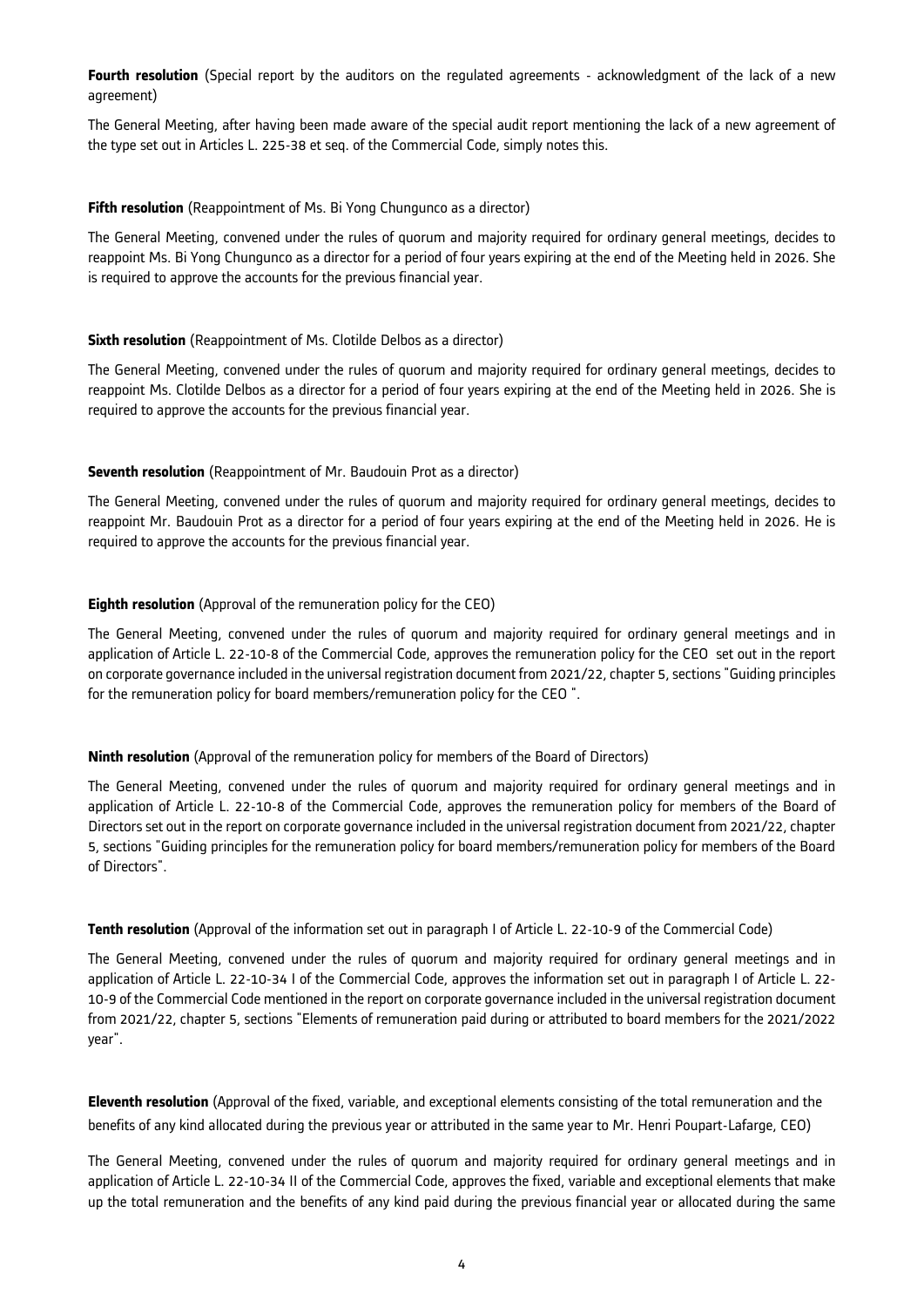financial year to Mr. Henri Poupart-Lafarge, CEO, set out in the report on corporate governance included in the universal registration document from 2021/22 in chapter 5, section "Remuneration paid or attributed during the 2021/22 financial year to Mr. Henri Poupart-Lafarge, Director General ".

**Twelfth resolution** (Authorisation to be given to the Board of Directors with the purpose of enabling the company to redeem its own shares within the scope of the provision of Article L. 22-10-62 of the Commercial Code)

The General Meeting, convened under the rules of quorum and majority required for ordinary general meetings, having noted the report of the Board of Directors, authorises said Board with the ability to sub-delegate under the conditions set out by the law for a period of eighteen months according to Articles L. 22-10-62 et seq. and L. 225-210 et seq. of the Commercial Code, to purchase, in one or more sessions during the period defined, shares in the company up to a maximum number of shares that may not exceed 5 % of the number of shares making up the share capital on the day of this meeting, if necessary amended to take into account any operations to increase or reduce the capital that may occur during this program.

This authorisation terminates the authorisation granted to the Board of Directors by the General Meeting of July 28th, 2021 in its thirteenth ordinary resolution.

The acquisitions can be carried out with a view:

- to the eventual withdrawal of the shares acquired according to the authorisation granted or to be granted by the Extraordinary General Meeting,
- to ensuring that the share purchase option plans and/or the free share allocation plans (or similar plans) that benefit the employees and/or the board members of the company, of a controlled company as defined by Article L.233-16 of the Commercial Code and any allocations of shares as part of a company or group savings plan (or similar plan) within the scope of the sharing of the profits of the company and/or any other forms of allocation of shares by assignment or transfer to employees and/or company board members of the company, of a controlled company, or of an affiliated company are covered,
- to retaining the shares purchased and to assign them, transfer them, pay them out, or subsequently exchange them as part of potential external growth, merger, demerger, or contribution operations within the limit set out by the law,
- to ensuring that the securities giving the right to assign shares in the company within the scope of the regulations that are in force are covered,
- to ensuring the promotion of the secondary market or the liquidity of the ALSTOM share by means of the provision of an investment service via a liquidity contract based on the practice permitted by the regulations, it being specified that within this scope the number of shares included in the calculation for the above limit corresponds to the number of shares purchased with the number of shares resold deducted,
- to implementing any market practice permitted by law or the French Financial Markets' Authority, and, more generally, to carrying out any operation according to the regulations in force.

The acquisition, assignment, transfer, or exchange of these shares can be carried out in full or in part in compliance with the regulations set out by the market authorities, on regulated or private markets, including multilateral negotiation systems (MNS), or via a systematic internaliser by any means, including by transfer of blocks of securities, by using or exercising any financial instrument, derivative product and in particular by putting in place optional operations such as the purchase and sale of options, or by transferring shares following the issue of securities that provide access to the company's capital by means of conversion, exchange, reimbursement, or the exercise of warrants, either directly or indirectly via an investment services provider, or in any other manner (with no restrictions on the part of the program on repurchases being made using any one of these means) and at all times within the limits set out by the laws and the regulations in force. The part of the program carried out in the form of a block can involve the entirety of the program.

However, the Board of Directors may not make use of this authorisation during a public offer period initiated by a third party for securities in the company without the prior authorisation of the General Meeting until the end of the offer period.

The maximum purchase price is fixed at 45 euros per share. In the event of a capital operation, in particular the division or consolidation of shares or free allocations of shares to the shareholders, the amount indicated above will be adjusted by the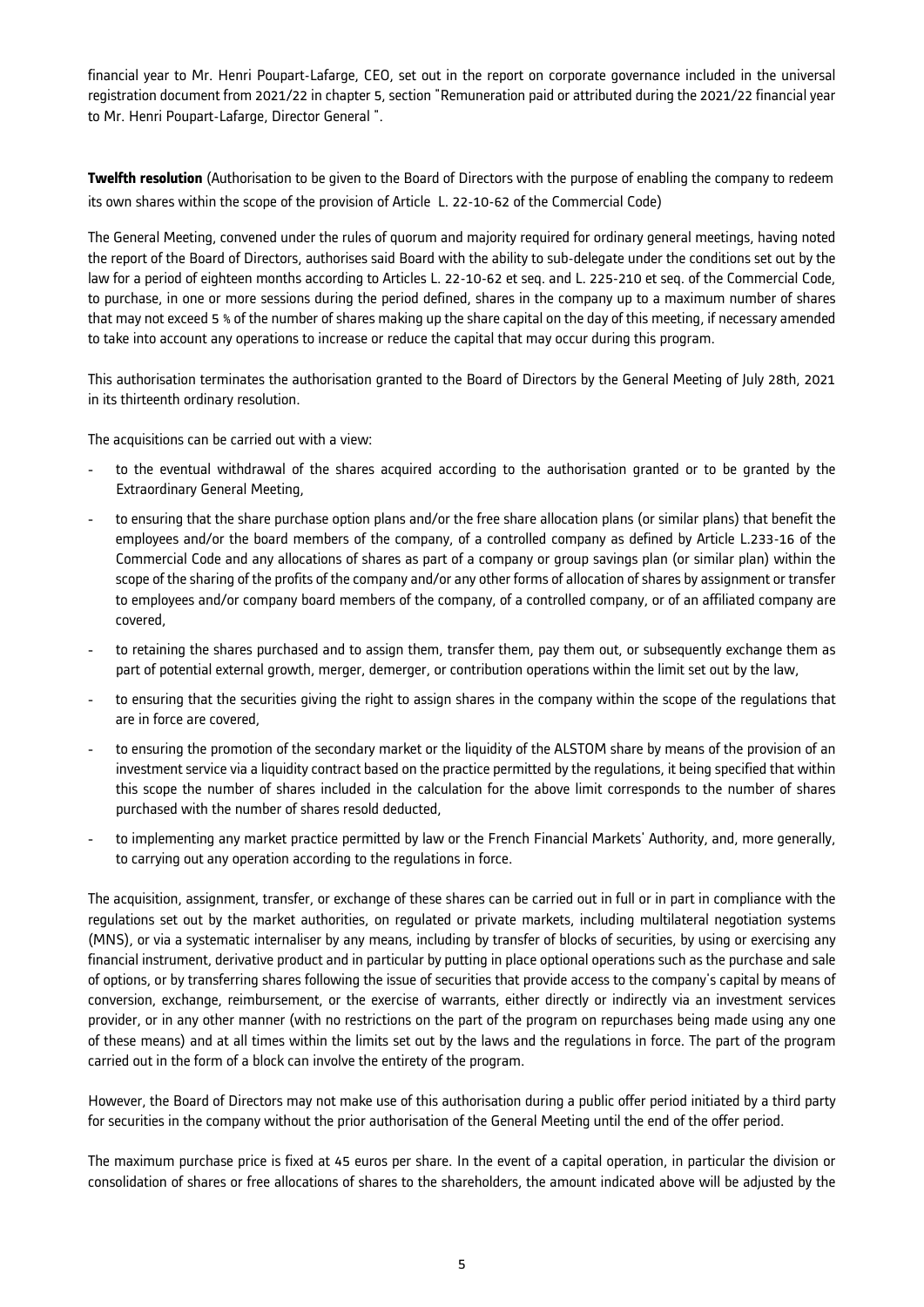same proportions (multiplier coefficient equivalent to the ratio between the number of shares that made up the capital before the operation and the number of shares after the operation).

The total amount affected by the share repurchase program authorised above may not exceed 840,131,415 euros.

The General Meeting grants all powers to the Board of Directors, with the ability to sub-delegate, to enable it to carry out these operations, to draw up their conditions and terms, to conclude all agreements, and to carry out all formalities.

### **On an extraordinary basis:**

**Thirteenth resolution** (Authorisation to be given to the Board of Directors in view of cancelling treasury shares held by the company repurchased under the provisions of Article L. 22-10-62 of the French Commercial Code)

The General Meeting, voting in accordance with the quorum and majority requirements applicable for extraordinary general meetings, pursuant to Article L. 22-10-62 of the French Commercial Code, and having reviewed the Board of Directors' report and the report of the Statutory Auditors:

- 1) Grants the Board of Directors the authorisation, with the ability to subdelegate such authorisation, to cancel, at its sole discretion and on one or more occasions, within the limit of 10% of the share capital calculated as of the date of the cancellation decision, less any shares cancelled over the previous 24 months, the shares that the Company holds or may hold, in particular subsequent to buybacks carried out in the the framework of Article L. 22-10-62 of the French Commercial Code and to reduce the share capital to the extent of such buybacks in accordance with applicable legal and regulatory provisions.
- 2) Sets this authorisation's period of validity at 26 months as from the date of this General Meeting.
- 3) Grants all powers to the Board of Directors to carry out the necessary transactions for such cancellations and the corresponding reductions of the share capital, amend the Company's Articles of Association accordingly and carry out all the required formalities.

**Fourteenth resolution** (Delegation of competence to the Board of Directors to increase the Company's share capital by incorporation of reserves, profits and/or premiums)

The General Meeting, voting in accordance with the quorum and majority requirements applicable for ordinary general meetings, having reviewed the Board of Directors' report, and in accordance with the provisions of Articles L. 225-129-2, L. 225-130 and L. 22-10-50 of the French Commercial Code:

- 1) Delegates to the Board of Directors its authority to decide to increase the share capital, on one or more occasions, at the times and on the terms it shall determine, by incorporation into the share capital of reserves, profits, premiums or other sums that may be converted into share capital through the issue and free allocation of shares or by raising the par value of the existing ordinary shares, or by combining these two means.
- 2) Resolves that in the event the Board of Directors uses this delegation, pursuant to the provisions of Articles L. 225-130 and L. 22-10-50 of the French Commercial Code, in case of a capital increase in the form of a free allotment of newly issued shares, any fractional rights will not be negotiable and may not be disposed of, and that the corresponding shares will be sold; the resulting disposal proceeds shall be allocated to the holders of the rights within the time limit provided for by the law.
- 3) Sets this delegation's period of validity at twenty-six months as from the date of this General Meeting.
- 4) Resolves that the nominal amount of the capital increase under this resolution shall not exceed 911,000,000 euros, not taking into account the nominal amount of the capital increase necessary to preserve, in accordance with the law and, if applicable, with any contractual terms providing for other methods of preservation, the rights of the holders of rights or securities giving access to the Company's share capital.

The abovementioned limit is independent from any other limit relating to issuances of shares or other financial instruments authorised by the present meeting.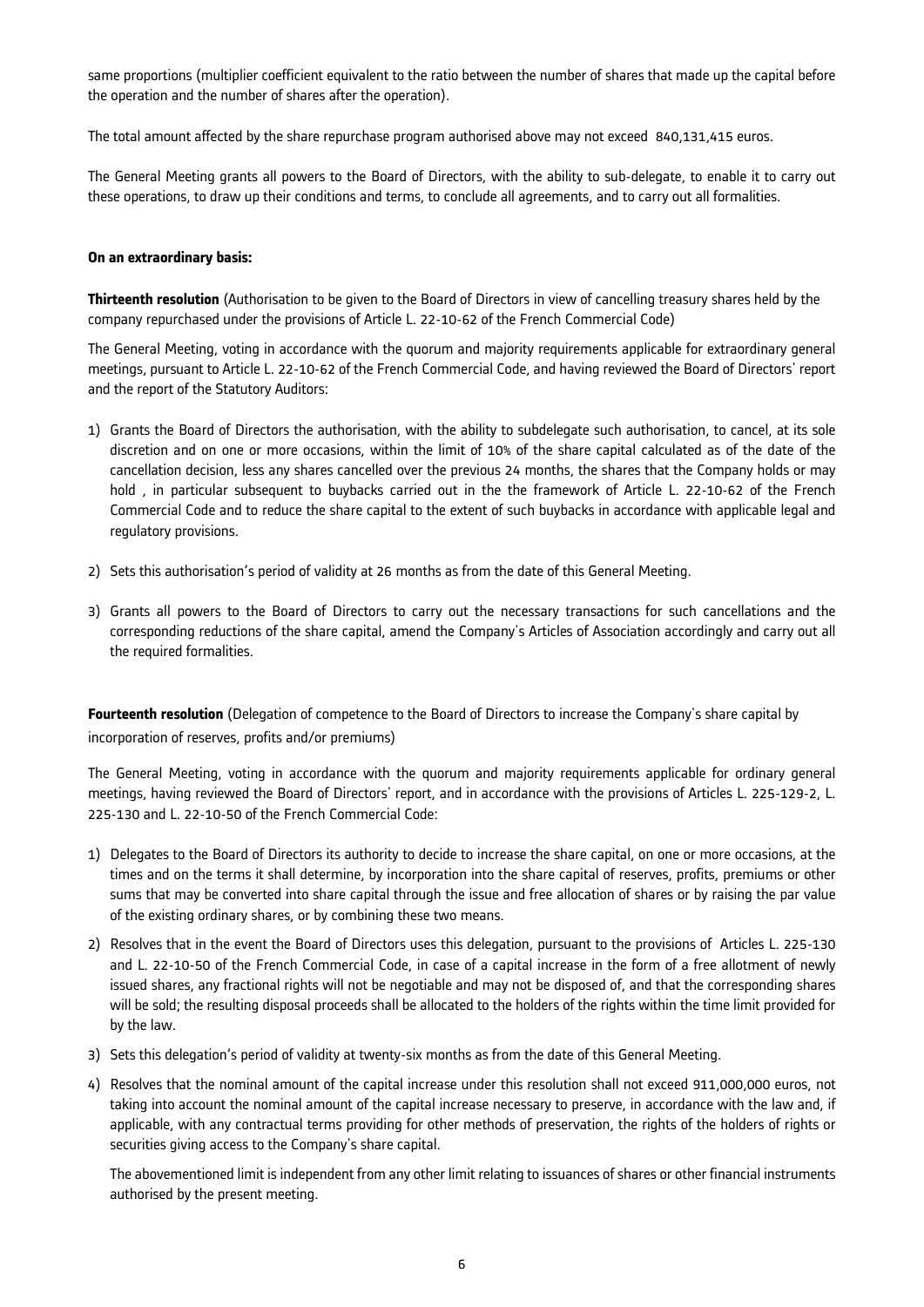- 5) Grants the Board of Directors all powers to implement this resolution and, in general, to take all necessary measures and carry out all required formalities to ensure the completing of each increase in the Company's share capital, report on the completion of such capital increases, and make corresponding changes to the Company's articles of association.
- 6) Acknowledges that this delegation cancels and supersedes, as of this day, any unused portion (if any) of any previous delegation for the same purpose.

**Fifteenth resolution** (Delegation of competence to the Board of Directors to issue ordinary shares and/or securities giving access to the share capital (of the company or a subsidiary) and/or to debt securities, with preferential subscription rights)

The General Meeting, voting in accordance with the quorum and majority requirements applicable for extraordinary general meetings, having reviewed the Board of Directors' report and the special report of the Statutory Auditors and pursuant to the provisions of the French Commercial Code and, in particular, of Articles L. 225-129-2, L. 228-92 and L. 225-132 et seq.

- 1) Delegates to the Board of Directors, with the option of sub-delegation subject to the terms provided for by law, its authority to decide on the issuance, free of charge or against payment, on one or more occasions, in the amounts and at the times it sees fit, on the French and/or international market, either in euros, in any other legal currency or in any monetary unit established by reference to a basket of currencies:
	- of ordinary shares,
	- and/or securities granting access to the share capital and/or to debt securities.

In accordance with Article L. 228-93 of the French Commercial Code, the securities to be issued may give access to ordinary shares to be issued by any company of which it directly or indirectly owns more than half of the share capital.

- 2) Sets the validity period of this delegation at 26 months, as from the date of this General Meeting.
- 3) Resolves to set the limits of the amounts of the issues authorised in the event that the Board of Directors uses this delegation as follows:

The aggregate nominal amount of ordinary shares that may be issued pursuant to this delegation may not exceed 911,000,000 euros, i.e. approximately 35% of the nominal amount of the share capital as of 31 March 2022, or the equivalent in any other currency or monetary unit established by reference to a basket of currencies, it being specified that the maximum aggregate nominal amount of the capital increases that may be carried out pursuant to this delegation and those granted by virtue of the 16, 17, 18, 23 and 24 resolutions of the present meeting and of the 16 resolution of the combined general meeting of 28 July 2021 is set at 911,000,000 euros or the equivalent in any other currency or monetary unit established by reference to a basket of currencies.

To this limit shall be added, if applicable, the nominal amount of the capital increase necessary to preserve, in accordance with the law and regulations and, if applicable, with any contractual terms providing for other methods of preservation, the rights of holders of rights or securities giving access to the Company's share capital.

The maximum nominal amount of the debt securities of the Company that may be issued pursuant to this delegation of competence may not exceed 1,500,000,000 euros or its equivalent value in any other currency or in any monetary unit, it being specified that the nominal amount of debt securities that may be issued, immediately or in the future, pursuant to the 16 and 18 resolutions of this meeting, shall count against this limit; this limit does not apply to debt securities the issuance of which may be decided upon or authorised by the Board of Directors in accordance with Articles L. 228-36-A, L. 228-40, L. 228-92 paragraph 3, L. 228-93 paragraph 6 and L. 228-94 paragraph 3 of the French Commercial Code and shall be increased, if applicable, by any redemption premium above par value.

- 4) Resolves that in the event that the Board of Directors uses this delegation of competence in connection with the issues referred to in 1) above:
	- a. decides that the issue or issues of ordinary shares or securities giving access to the share capital shall preferably be reserved to the shareholders who may subscribe on an irreducible basis,
	- b. decides that if the subscriptions on an irreducible basis, and if applicable on a reducible basis, have not absorbed the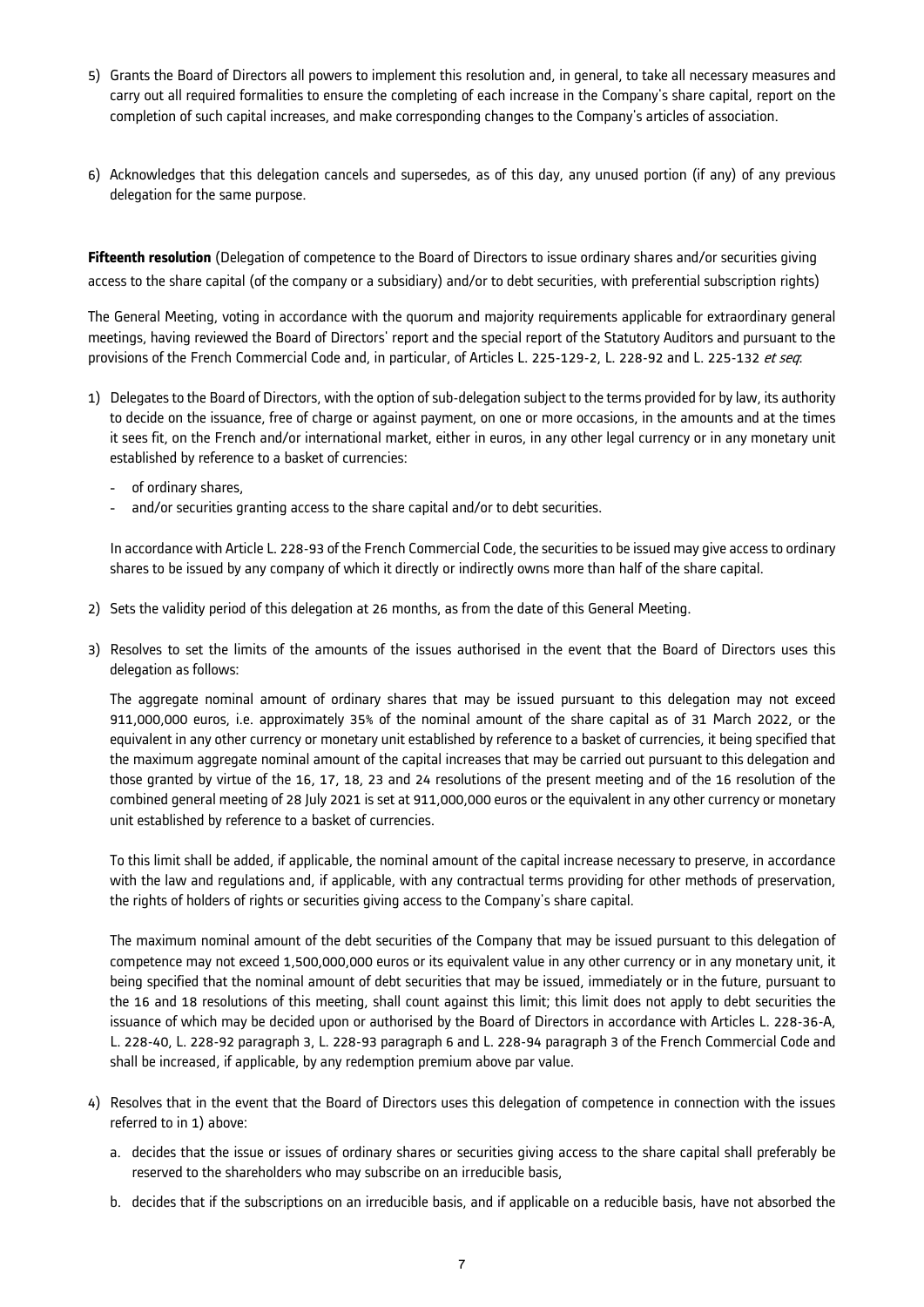entirety of an issue referred to in 1), the Board of Directors may use the following options:

- limit the amount of the issue to the amount of subscriptions received, within the limits provided by the regulations,
- freely allocate some or all of the securities that were not subscribed,
- offer to the public, some or all of the securities that were not subscribed.
- 5) Resolves that the issues of warrants for the subscription of shares in the Company may be carried out by subscription offer, but also by free allocation to the owners of existing shares, it being specified that the Board of Directors will have the right to decide that the [grant/allocation] rights giving rise to fractional shares will not be negotiable and that the corresponding securities will be sold.
- 6) Resolves that the Board of Directors shall have, within the limits set above, the powers necessary, in particular, to set the terms and conditions of the issue(s) and determine the issue price, if applicable, record the completion of the resulting capital increases, amend the Articles of Association accordingly, charge, at its sole discretion, the costs of the capital increases to the amount of the premiums relating thereto and deduct from this amount the sums necessary to increase the legal reserve to one-tenth of the new share capital after each increase and, more generally, do whatever is necessary in this regard.
- 7) Resolves that the Board of Directors may not, without the prior authorisation of the General Meeting, use this delegation as from the filing by a third party of a draft public offer for the Company's shares until the end of the offer period.
- 8) Acknowledges that this delegation of authority cancels and supersedes, as of this day, up to the amount, if any, of the unused portion, the previous delegation of the same nature granted by the general meeting of 28 July 2021 in its 20 resolution.

**Sixteenth resolution** (Delegation of competence to be granted to the Board of Directors to issue ordinary shares and/or securities granting access to the share capital (of the company or of a subsidiary) and/or to debt securities, with cancellation of the preferential subscription rights by way of a public offer (excluding the offers referred to in paragraph 1 of Article L. 411- 2 of the French Monetary and Financial Code))

The General Meeting, voting in accordance with the quorum and majority requirements applicable to extraordinary general meetings, after reviewing the Board of Directors' report and the special report of the Statutory Auditors, and in accordance with the provisions of the French Commercial Code, in particular Articles L. 225-129-2, L. 225-136, L. 22-10-51, L. 22-10-52 and L. 228-92:

- 1) Delegates to the Board of Directors, which may further delegate this delegation under the conditions set by law, its authority to issue, on one or more occasions, in the proportions and at the times it deems appropriate, on the French and/or international market, by means of a public offering excluding the offers referred to in paragraph 1 of Article L. 411-2 of the French Monetary and Financial Code and offers made in the context of a public exchange offer initiated by the Company, either in euros or in foreign currencies or in any other unit of account established by reference to a basket of currencies:
	- ordinary shares,
	- and/or securities granting access to the share capital and/or to debt securities;

In accordance with Article L. 228-93 of the French Commercial Code, the securities to be issued may give access to ordinary shares to be issued by any company of which it directly or indirectly owns more than half of the share capital;

- 2) Sets the validity period of this delegation at 26 months as from the date of this General Meeting;
- 3) The aggregate nominal amount of ordinary shares that may be issued by virtue of this delegation may not exceed EUR 260,000,000, or the equivalent in any other currency or monetary unit established by reference to several currencies, provided, however, that the nominal amount of the shares issued pursuant to the 17, 18, 23 and 24 resolutions of this General Meeting (exclusive of the preservation of rights) or any subsequent similar resolutions (exclusive of the preservation of rights) shall count against this amount and that any nominal amount issued pursuant to this delegation (exclusive of the preservation of rights) shall count against the aggregate capital increase limit set by resolution 15 of this General Meeting.

In addition to this limit, if applicable, the nominal amount of the capital increase required to preserve, in accordance with the law and, where applicable, with contractual provisions providing for other methods of preservation, the rights of holders of rights or securities giving access to the Company's share capital.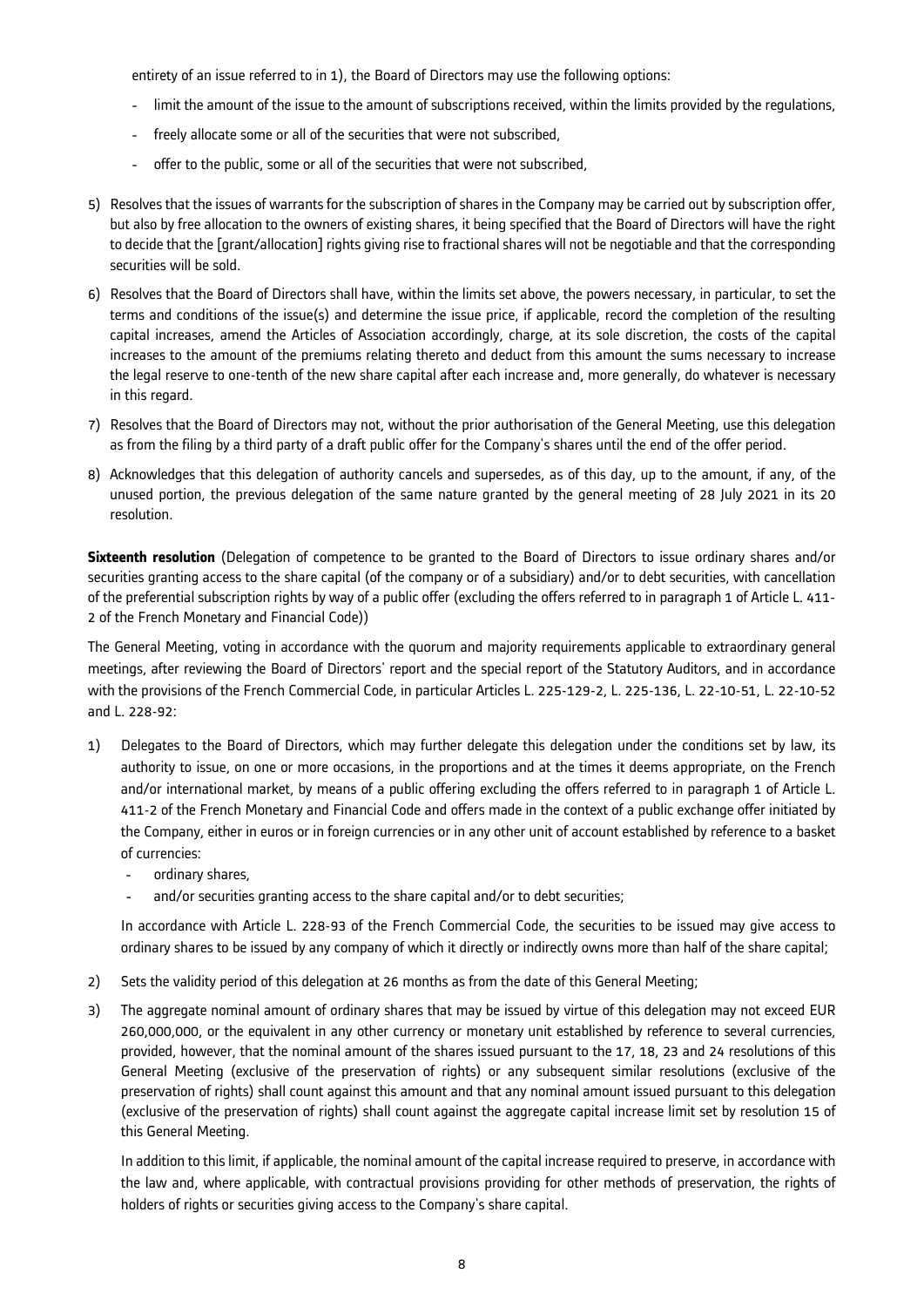The nominal amount of debt securities that may be issued by virtue of this delegation may not exceed EUR 1,000,000,000, or its equivalent in any other currency or monetary unit, provided, however, that the nominal amount of debt securities that may be issued, immediately or in the future, pursuant to the 18 resolution and that any nominal amount of debt securities issued pursuant to this delegation shall be count against from the overall limit on debt securities set by resolution 15 of this General Meeting.

This limit does not apply to debt instruments the issue of which is decided or authorised by the Board of Directors in accordance with Articles L. 228-36-A and L. 228-40 of the French Commercial Code, or to other debt instruments referred to in the last paragraph of Article L. 228-92, the last paragraph of Article L. 228-93 and the last paragraph of Article L. 228-94 of the French Commercial Code, and shall be increased, as appropriate, by any redemption premium above par value;

- 4) Resolves to cancel shareholders' preferential subscription rights to the ordinary shares and securities giving access to the share capital and/or to debt securities covered by this resolution, while allowing the Board of Directors to grant shareholders a priority right, in accordance with the law;
- 5) Resolves that the amount to be received by the Company for each ordinary share issued under this delegation, after taking into account, in the event of the issuance of individual subscription warrants, the issue price of such warrants, shall be determined in accordance with the legal and regulatory provisions applicable at the time the Board of Directors implements the delegation;
- 6) Resolves that if the subscriptions have not absorbed the entire issue referred to in 1), the Board of Directors may use the following options:
	- limit the amount of the issue to the amount of subscriptions, where applicable within the limits provided for by the regulations
	- freely allocate all or part of the unsubscribed securities;
- 7) Resolves that the Board of Directors shall have the necessary powers, within the limits set above, in particular to set the terms and conditions of the issue(s), if any, to record the completion of the resulting capital increases, to amend the articles of association accordingly, to charge, at its own initiative, the costs of the capital increase to the amount of the related premiums, and withhold the necessary sums from this amount in order to fund the legal reserve up to one tenth of the new share capital after each increase, and, more generally, to do whatever is necessary in this regard;
- 8) Resolves that the Board of Directors may not, without the prior authorisation of the General Meeting, use this delegation once a public offer for the Company's shares has been filed by a third party and until the end of the offering period;
- 9) Takes note that this delegation of powers supersedes, as from this day, the unused portion, if any, of the previous delegation of powers of the same nature granted by the General Meeting of July 28, 2021 in its 21 resolution.

**Seventeenth resolution** (Delegation of competence to be granted to the Board of Directors to issue ordinary shares and/or securities granting access to the Company's share capital and/or debt securities, with cancellation of preferential subscription rights, as consideration for securities in the context of a public exchange offer initiated by the Company)

The General Meeting, voting in accordance with the quorum and majority requirements applicable to extraordinary general meetings, after reviewing the Board of Directors' report and the special report of the Statutory Auditors, and in accordance with the provisions of the French Commercial Code, in particular Articles L. 225-129-2, L. 225-136, L. 22-10-54 and L. 228- 92:

- 1) Delegates to the Board of Directors, which may further delegate this delegation under the conditions set by law, its authority to issue, on one or more occasions, in such proportions and at such times as it deems appropriate, in order to pay for securities tendered in a public offer including an exchange component initiated in France or abroad, in accordance with local rules, by the Company for securities of a company whose shares are admitted to trading on one of the regulated markets referred to in Article L. 22-10-54 of the French Commercial Code:
	- ordinary shares.
	- and/or securities giving access to the share capital and/or to debt securities;
- 2) Sets the validity period of this delegation at 26 months as from the date of this General Meeting;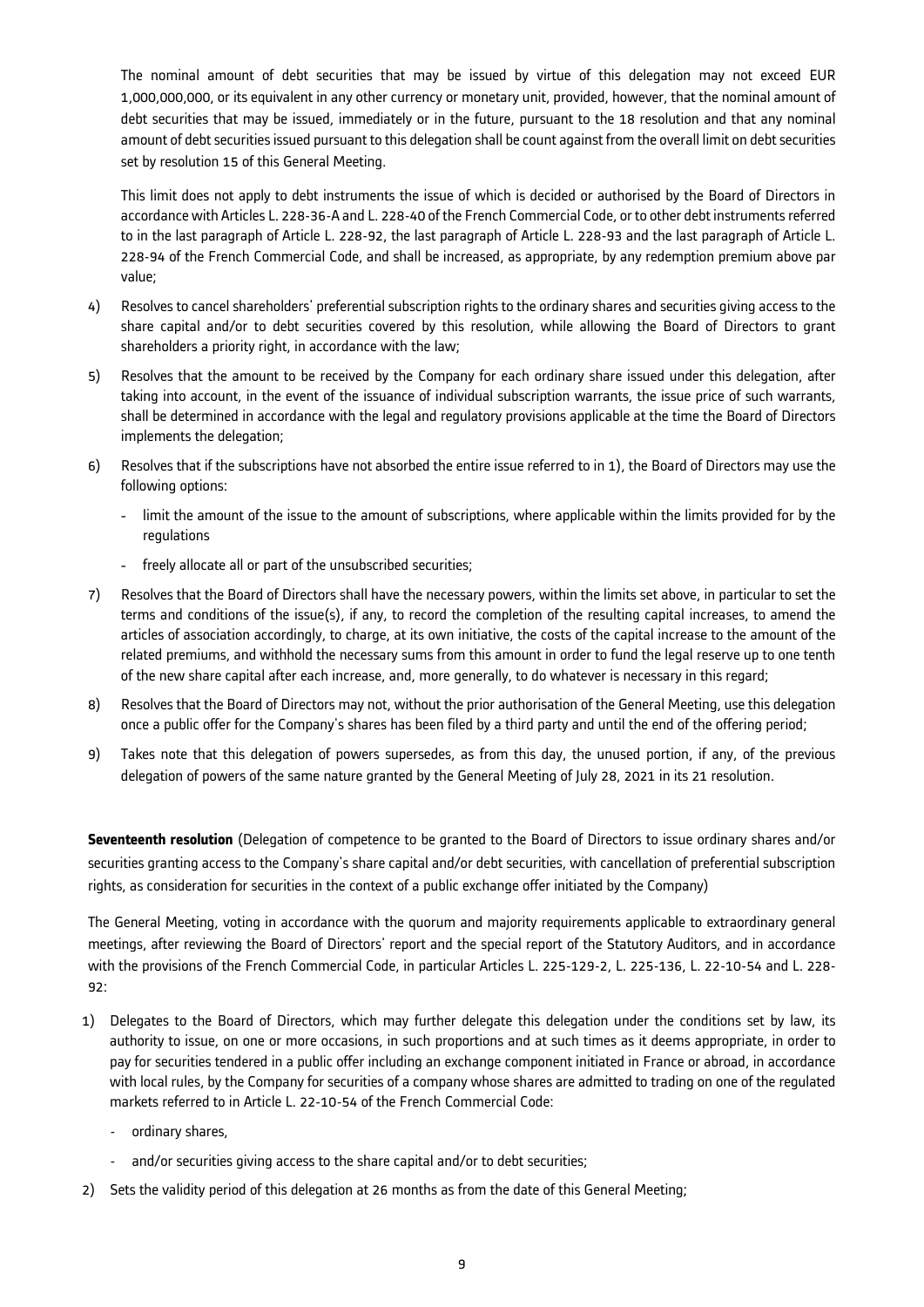3) The aggregate nominal amount of ordinary shares that may be issued by virtue of this delegation may not exceed EUR 260,000,000, or the equivalent in any other currency or monetary unit established by reference to several currencies, provided, however, that the nominal amount of the shares issued pursuant to the 16, 18, 23 and 24 resolutions of this General Meeting shall count against this amount, and that any nominal amount issued under this delegation (exclusive of the preservation of rights) shall count against the maximum capital increase limit set by the 15 resolution of this General Meeting;

In addition to this limit, as the case may be, the nominal amount of the capital increase necessary to preserve, in accordance with the law and, where applicable, with contractual provisions providing for other preservation terms, the rights of holders of rights or securities giving access to the Company's share capital;

- 4) Resolves to cancel shareholders' preferential subscription rights to the ordinary shares and securities giving access to the share capital and/or to debt securities covered by this resolution;
- 5) Resolves that the Board of Directors shall have the necessary powers, under the conditions set out in Article L. 22-10-54 of the French Commercial Code and within the limits set out above, to draw up the list of securities contributed to the exchange, to set the terms of issue, the price and exchange ratio as well as, if applicable, the amount of the cash balancing payment ("soulte"), and to determine the terms of issue;
- 6) Resolves that the Board of Directors shall have the necessary powers, within the limits set above, to set the terms and conditions of the issue(s), if any, to record the completion of the resulting capital increases, to amend the articles of association accordingly, to charge, at its own initiative, the costs of the capital increase to the amount of the related premiums, and withhold the necessary sums from this amount in order to fund the legal reserve up to one tenth of the new share capital after each increase, and, more generally, to do whatever is necessary in this regard;
- 7) Resolves that the Board of Directors may not, without the prior authorisation of the General Meeting, use this delegation once a public offer for the Company's shares has been filed by a third party and until the end of the offering period;
- 8) Acknowledges that this delegation of powers supersedes, as from this day, the unused portion, if any, of the previous delegation of powers of the same nature granted by the General Meeting of July 28, 2021, in its 26 resolution.

**Eighteenth resolution** (Delegation of authority to the Board of Directors to issue ordinary shares and/or securities giving access to the share capital (of the company or a subsidiary) and/or to debt securities, with cancellation of the preferential subscription right, by means of an offer referred to in paragraph 1 of Article L. 411-2 of the French Monetary and Financial Code)

The General Meeting, voting under the quorum and majority conditions required for extraordinary general meetings, having taken note of the Board of Directors' report and the special report of the Statutory Auditors and pursuant to the provisions of the French Commercial Code, and in particular Articles L. 225-129-2, L. 225-136, L. 22-10-52, and L. 228-92:

- 1) Delegates to the Board of Directors, which may further delegate this delegation of competence under the conditions set by law, its competence to issue, on one or more occasions, in the proportions and at the times it sees fit, on the French and/or international market, by means of an offer referred to in paragraph 1 of Article L. 411-2 of the French Monetary and Financial Code, either in euros, or in foreign currencies or in any other unit of account established by reference to a basket of currencies :
	- of ordinary shares,
	- and/or securities giving access to the share capital and/or to debt securities.

In accordance with Article L. 228-93 of the French Commercial Code, the securities to be issued may give access to ordinary shares to be issued by any company of which it directly or indirectly owns more than half of the share capital.

- 2) Sets the validity period of this delegation at twenty-six months, as from the date of this General Meeting.
- 3) The aggregate nominal amount of ordinary shares that may be issued by virtue of this delegation may not exceed 260,000,000 euros, or the equivalent in any other currency or monetary unit established by reference to a basket of currencies and is limited to the amount referred to in article L 225-136. The nominal amount of the shares issued pursuant to the 16, 17, 23 and 24 resolutions of this General Meeting (exclusive of the preservation of rights) or any subsequent similar resolutions (exclusive of the preservation of rights) shall count against this amount, and any nominal amount issued by virtue of this delegation (exclusive of the preservation of rights) shall count against the maximum share capital increase limit set by resolution 15 of this General Meeting.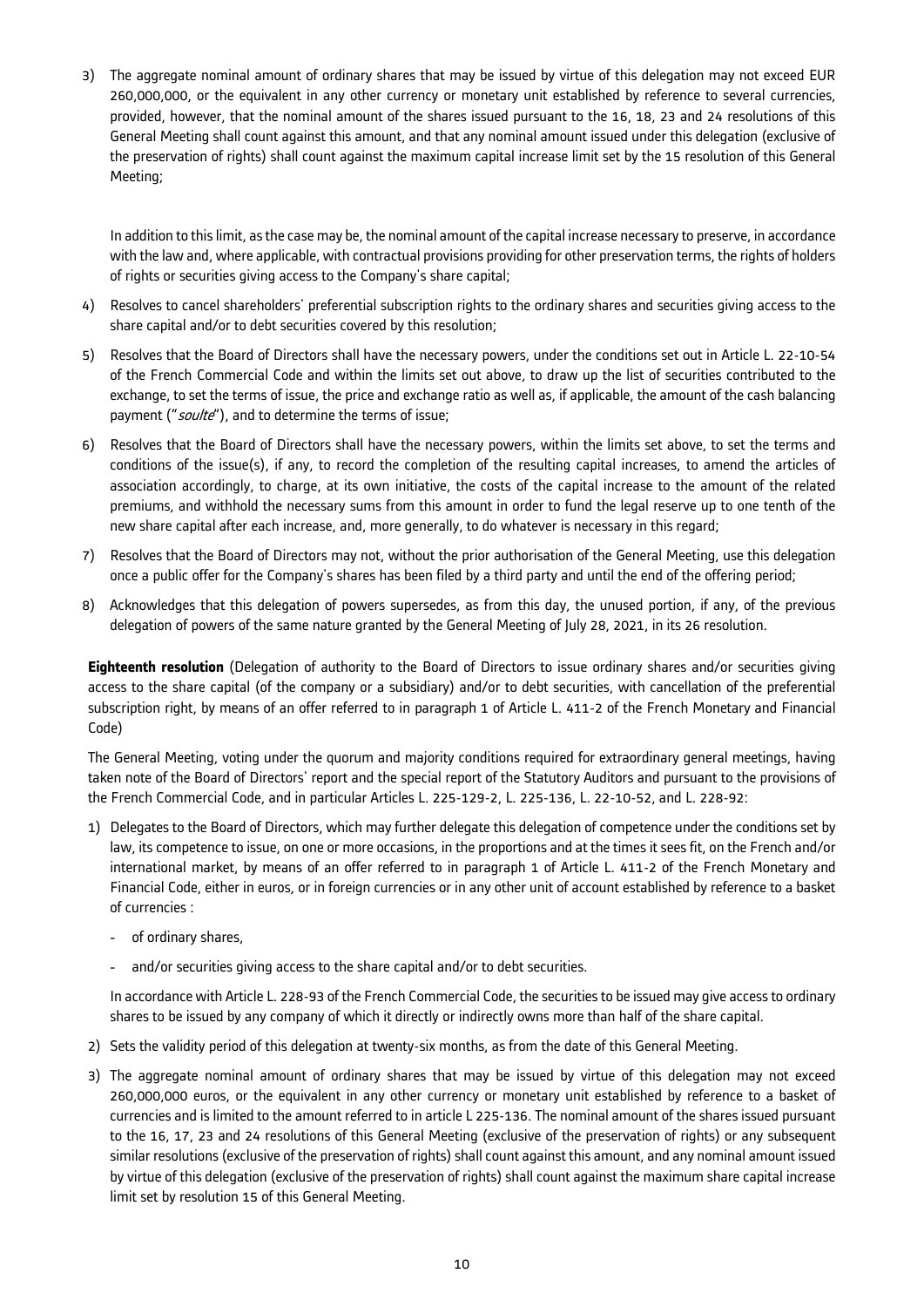To this limit shall be added, if applicable, the nominal amount of the capital increase necessary to preserve, in accordance with the law and regulations and, if applicable, with any contractual terms providing for other methods of preservation, the rights of holders of rights or securities giving access to the Company's share capital.

The aggregate nominal amount of Company's debt securities that may be issued pursuant to this delegation may not exceed 1,000,000,000 euros in all cases, or the equivalent of such amount in any other currency of any unit of account, provided, however, that the nominal amount of the securities representing receivables against the Company issued immediately or in the future pursuant to the 16 resolution and any nominal amount of debt securities issued pursuant to this delegation shall count against the aggregate limit on debt securities set by resolution 15 of this General Meeting.

This limit does not apply to debt instruments the issuance of which is decided or authorised by the Board of Directors in accordance with Articles L. 228-36-A and L. 228-40 of the French Commercial Code, nor to other debt securities referred to in the last paragraph of Article L. 228-92, the last paragraph of Article L. 228-93 and the last paragraph of L. 228-94 of the French Commercial Code, and shall be increased, as appropriate, by any redemption premium above par value.

- 4) Resolves to cancel the shareholders' preferential subscription rights to the ordinary shares and to securities giving access to the capital and/or to debt securities issued in the framework of this resolution.
- 5) Decides that the sum that is or will become receivable by the Company for each of the ordinary shares issued by virtue of this delegation, after taking into consideration, in the event of the issue of detachable share subscription or allotment warrants, the issue price of such warrants, shall be determined in accordance with the legal and regulatory provisions applicable at the time the Board of Directors implements the delegation.
- 6) Resolves that if the subscriptions do not cover the entire amount of the issuance referred to in 1/, the Board of Directors may use the following options:
	- limit the amount of the issue to the amount of subscriptions received, within the limits provided by applicable regulations as the case may be,
	- freely allocate some or all of the securities that were not subscribed.
- 7) Resolves that the Board of Directors shall have, within the limits set above, the powers necessary, in particular, to set the terms and conditions of the issue(s), if applicable, record the completion of the resulting capital increases, amend the Articles of Association accordingly, charge, at its sole initiative, the costs of the capital increases against the amount of the premiums relating thereto and deduct from this amount the sums necessary to bring the legal reserve to one tenth of the new share capital after each increase, and, more generally, do whatever is necessary in this regard.
- 8) Resolves that the Board of Directors may not, without the prior authorisation of the General Meeting, use this delegation as from the filing by a third party of a draft public offer for the Company's shares until the end of the offer period.
- 9) Acknowledges that this delegation of authority cancels and supersedes, as of this day, up to the amount, if any, of the unused portion, the previous delegation of the same nature granted by the general meeting of 28 July 2021 in its 22 resolution.

**Nineteenth resolution** (Delegation of competence to be given to the Board of Directors to increase the capital by way of the issuance of ordinary shares and/or securities granting access to the share capital with preferential subscription rights cancelled in favour of members of a Company savings plan pursuant to Articles L. 3332-18 et seq. of the French Labour Code)

The General Meeting, voting in accordance with the quorum and majority requirements applicable to extraordinary general meetings, after reviewing the Board of Directors' report and the special report of the Statutory Auditors, and voting pursuant to Articles L. 225-129-6, L. 225-138-1 and L. 228-92 of the French Commercial Code and Articles L. 3332-18 et seq. of the French Labour Code:

- 1) Delegates its competence to the Board of Directors for the purpose of, if the Board of Directors deems it appropriate and at its sole discretion, increasing the capital on one or more occasions by way of the issuances of ordinary shares or securities granting access to the Company's share capital reserved for members of one or more Company savings plans or Group savings plans established by the Company and/or companies or economic interest groups, in France or abroad, related to it within the meaning of Articles L. 225-180 and L. 233-16 of the French Commercial Code.
- 2) Cancels the preferential subscription rights to shares or securities that may be issued pursuant to this delegation, in favour of such persons.
- 3) Sets the validity period of this delegation at 26 months as from the date of this General Meeting.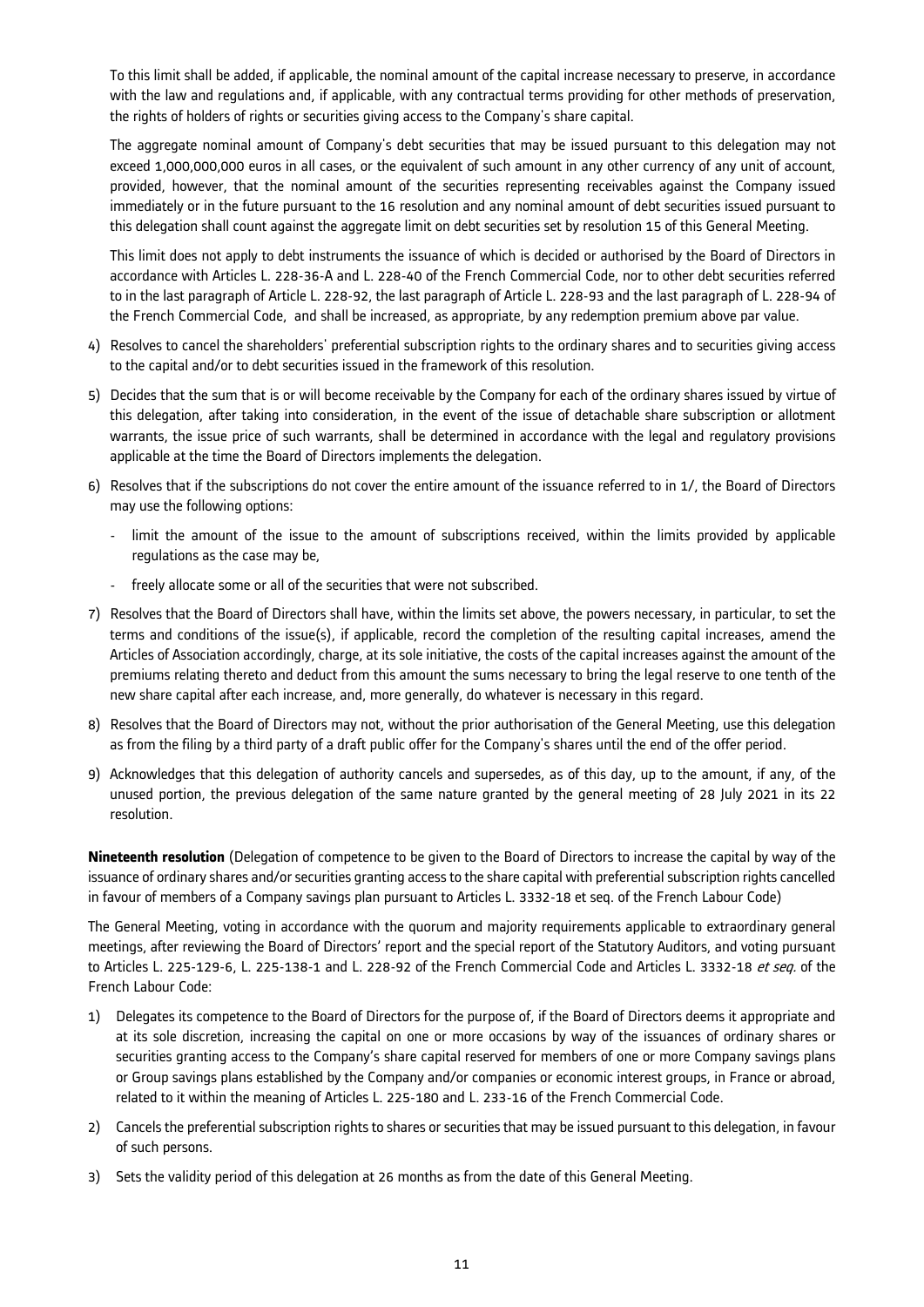- 4) Limits the maximum nominal amount of the capital increase(s) that may be realized pursuant to this delegation to 2% of the Company's share capital amount as of the date of this General Meeting, plus, as appropriate, the nominal amount of the capital increase necessary to preserve the rights of holders of rights or securities granting access to the Company's share capital, in accordance with the law and, as the case may be, contractual provisions providing for other preservation methods. The nominal amount of the shares issued by virtue of the 20 resolution of this General Meeting shall count towards such limit (exclusive of the preservation of rights).
- 5) Resolves that the subscription price for the new shares to be issued pursuant to paragraph 1/ of this delegation may not be more than 30% lower, or 40% lower when the duration of the lock-up period provided for by the plan pursuant to Articles L. 3332-25 and L. 3332-26 of the French Labour Code is greater than or equal to ten years, than the average of trading prices during the 20 trading days preceding the decision setting the opening date for subscriptions, nor higher than such average; provided however that, in the event of a change in legislation, the maximum discount amounts provided for by legal or regulatory provisions applicable on the issue date shall be automatically substituted for the 30% and 40% discounts referred to above; provided further, however, that the Board of Directors shall be entitled to decide, if it deems it appropriate, to reduce or eliminate the discount thus granted in order to take into account, among other things, the legal, social security, tax or accounting regimes applicable outside France.
- 6) Authorises the Board of Directors, within the limits set forth in this resolution, to proceed with sales of shares to members of a Company savings plan or Group savings plan (or equivalent plan) as provided for by Article L. 3332-24 of the French Labour Code, it being specified that the shares sales carried out with a discount to the benefit of members of one or more savings plans referred to in this resolution shall count towards the limit referred to in paragraph 4 above in an amount equal to the amount of the nominal amount of such sold shares.
- 7) Resolves that the Board of Directors may provide, under the conditions and within the limits set forth in Article L. 3332- 21 of the French Labour Code, for the grant, free of charge, to the beneficiaries defined in paragraph 1 above, of shares to be issued or existing shares or other securities granting access to the Company's share capital in respect of (i) the matching contribution which may be paid in accordance with the Company or Group savings plan rules, and/or (ii), as the case may be, in substitution for all or part of the discount provided for in paragraph 5 of this delegation, and may decide if new shares are issued, to capitalise the reserves, profits or premiums necessary to pay up such shares.
- 8) Resolves that the Board of Directors shall have full powers, with the option of sub-delegation under the conditions provided for by law, to implement the present delegation, and in particular to:
	- decide to issue shares of the Company and/or securities giving access to the Company's share capital,
	- to determine the conditions of each issue and in particular the amount of the issue, the opening and closing dates of the subscription period, to set the subscription price of the shares under the conditions specified in 5/ of this delegation, as well as the other terms of the issue, including the dividend entitlement date (which may be retroactive) of the shares to be issued and how they are to be paid for,
	- acknowledge the completion of the capital increases to the extent of the number of shares that will actually be subscribed for and make the corresponding changes to the Articles of Association,
	- as the case may be, charge any amounts against the issue premiums, and in particular, all of the costs incurred in connection with the capital increase, charge against the issue premium the amounts necessary to fund the legal reserve to one tenth of the new share capital amount, and
	- take all measures necessary for the completion of the issuances, complete all formalities arising from the capital increases, proceed with any formality required for a market listing application in respect of the shares, and, more generally, do all that is required.
- 9) Resolves that the Board of Directors may not, without the prior authorisation of the General Meeting, use this delegation of competence once a draft public offer for the Company's shares has been filed by a third party, until the end of the offering period.
- 10) Takes note that this delegation cancels and supersedes as of the date hereof the prior delegation of the same nature granted in the fifteenth resolution of the general meeting held on July 28, 2021, in respect of its unused portion (if any).

The Board of Directors may implement this delegation (or not), take all measures, and proceed with all necessary formalities.

**Twentieth resolution** (Delegation of competence to be granted to the Board of Directors for the purpose of deciding a capital increase of the Company reserved for a category of beneficiaries, with shareholders' preferential subscription rights cancelled)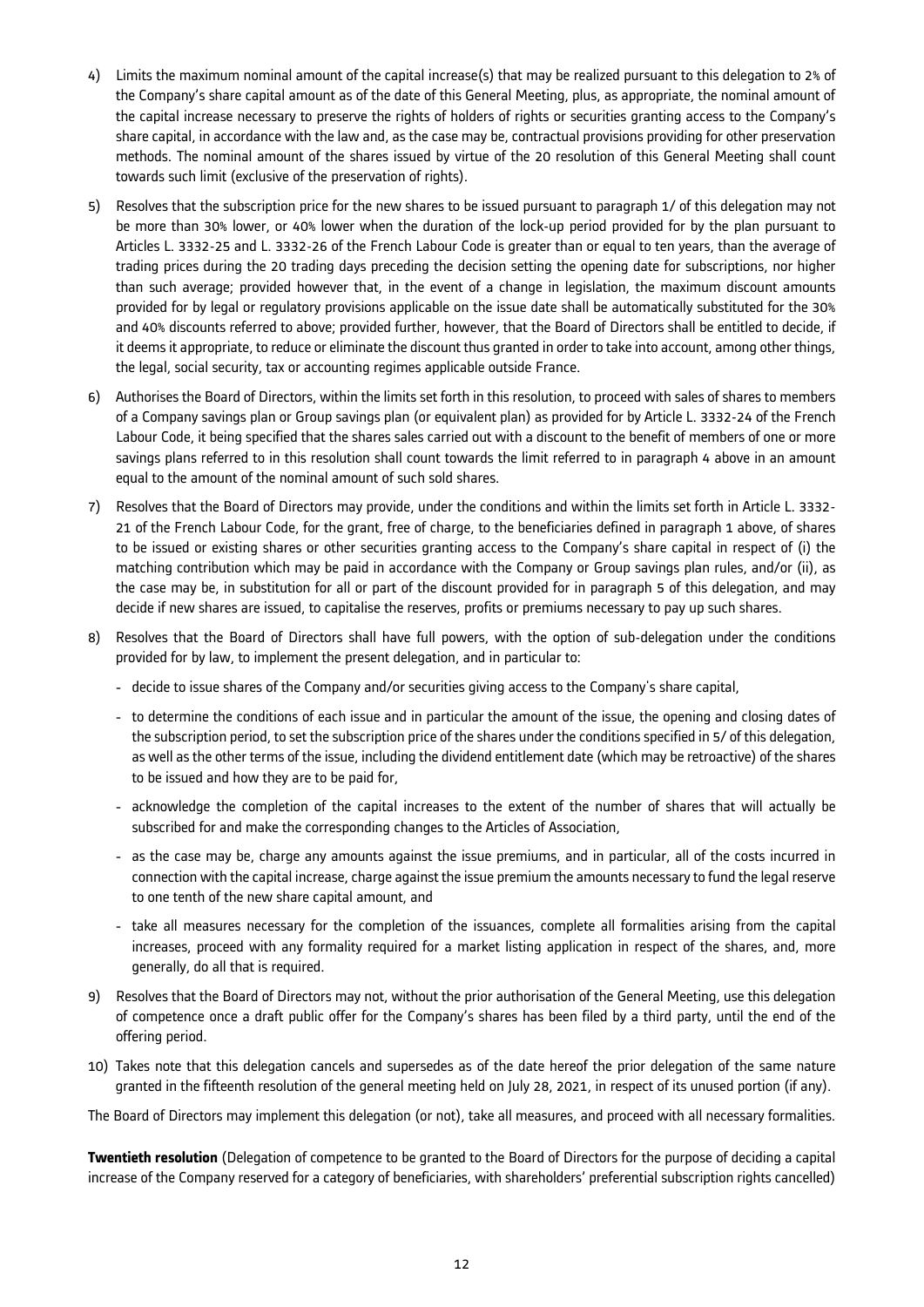The General Meeting, voting in accordance with the quorum and majority requirements applicable to extraordinary general meetings, after reviewing the Board of Directors' report and the Statutory Auditors' special report and pursuant to the provisions of the French Commercial Code, notably those of Articles L. 225-129-2 and L. 225-138:

- 1) Delegates to the Board of Directors, which may further delegate this delegation of authority under the conditions set by law, the authority to decide to increase the Company's share capital on one or more occasions, in the amount and at the times it deems appropriate, with or without premium, against payment or free of charge, through the issuance of ordinary shares to be subscribed for in cash, by offsetting receivables or by capitalising reserves, profits or premiums, within the limit of a total number of shares representing up to 0.6% of the Company's share capital at the date of this General Meeting, plus, as necessary, the nominal amount of the capital increase necessary to preserve the rights of holders of rights or securities or other rights granting access to the Company's share capital in accordance with legal provisions, applicable regulations, and, as the case may be, contractual provisions providing for other preservation methods.
- 2) Resolves that the maximum nominal amount of the capital increase that may be realised under this delegation shall count towards the limit defined in the 19 resolution of this General Meeting, such that the maximum nominal amount of the capital increase that may result from this resolution and the 19 resolution or any other successor resolution of the same nature does not exceed 2% of the Company's share capital as of the date of this General Meeting (exclusive of the preservation of rights).
- 3) Resolves to cancel shareholders' preferential subscription rights to the shares to be issued under this delegation and to reserve the right to subscribe to the category of beneficiaries responding to the following characteristics: (i) companies held by a credit institution or any credit institution acting at the Company's request to put in place a structured offering to employees and corporate officers of companies related to the Company under the terms of Articles L. 225-180 and L. 233-16 of the French Commercial Code and whose registered office is located outside France; (ii) and/or employees and corporate officers of entities related to the Company under the terms of Articles L. 225-180 and L. 233-16 of the French Commercial Code and whose registered office is located outside France; (iii) or/and UCITS and other employee shareholding entities, irrespective of whether they are a legal entities, invested in the Company's securities and whose shareholders will be made up of the persons referred to above in (ii).
- 4) Resolves that pursuant to this authorisation, the issue price of the new shares shall not be more than 30% (or any other amount in the event of a change in legislation or regulations applicable on the date of the issuance in the context of the 19 resolution) below an average of trading prices of the Company's shares on the regulated market of Euronext Paris during the twenty trading days preceding the decision setting the opening day for the subscription to a share capital increase carried out under the 19 resolution; the Board of Directors shall be entitled to decide, if it deems appropriate, to reduce or eliminate any discount thus granted in order to take into account, among other things, the legal, accounting, tax and social security regimes applicable in countries outside France (for example, the Shares Incentive Plan in the United Kingdom or section 423 of the US Internal Revenue Code).
- 5) Resolves that the Board of Directors shall have all powers, with the power to further delegate such powers within the limits of the law, to implement this delegation, and in particular to:
	- decide to issue shares of the Company,
	- to determine the conditions of each issue and in particular the amount of the issue, set the date and the subscription price of the shares to be issued in accordance with the conditions set out in paragraph 4 of this delegation, as well as the other terms and conditions of the issuance, including the dividend entitlement date (which may be retroactive) of the shares to be issued and how they are to be paid for,
	- set the list of beneficiaries of the cancellation of preferential subscription rights within the category defined above as well as the number of shares to be subscribed by each of them,
	- acknowledge the completion of the capital increases to the extent of the number of shares that will be subscribed for and make the corresponding changes to the Articles of Association,
	- as the case may be, charge any amounts against the issue premiums, in particular, all of the costs incurred in connection with the capital increase, charge against the issue premium the amounts necessary to fund the legal reserve to one tenth of the new share capital amount, and
	- take all measures necessary for the completion of the issuances, complete all formalities arising from the capital increases, proceed with any formality required for a market listing application in respect of the shares, and, more generally, do all that is required;
- 6) Resolves that this delegation is granted for 18 months as from the date of this General Meeting;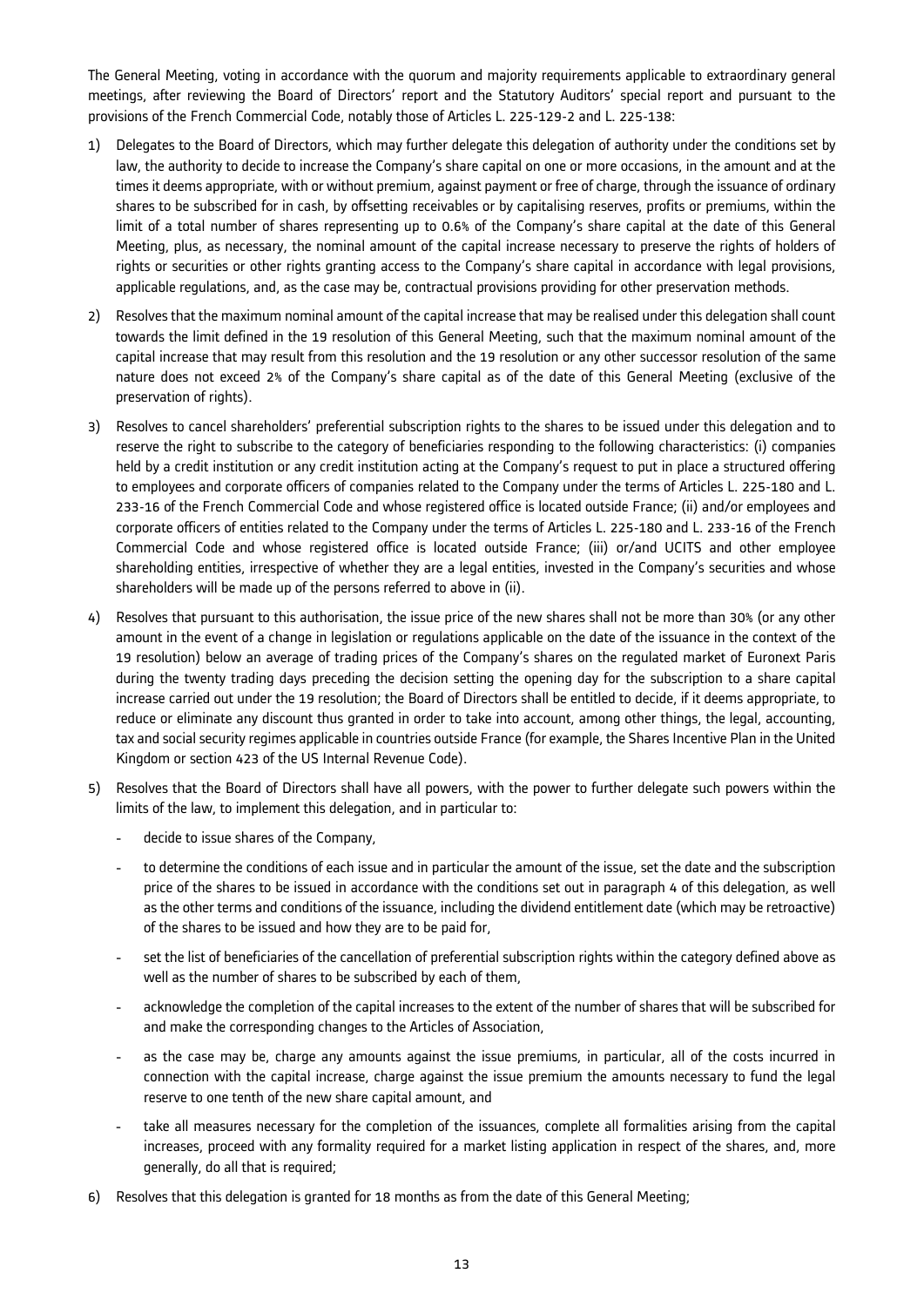- 7) Resolves that the Board of Directors may not, without the prior authorisation of the General Meeting, use this delegation of authority once a third party files a tender offer for the Company's shares, until the end of the offering period;
- 8) Resolves that this delegation cancels and supersedes in respect of the unused portion (if any) the prior delegation of competence having the same purpose granted by the general meeting of July 28, 2021, in the 16 resolution.

**Twenty-first resolution** (Authorisation, in the event of an issue with cancellation of the shareholders' preferential subscription rights, to set, within the limit of 10% of the share capital per year, the issue price in accordance with the conditions determined by the meeting)

The General Meeting, voting in accordance with the quorum and majority requirements applicable to extraordinary general meetings, after reviewing the Board of Directors' report and the special report of the Statutory Auditors and pursuant to the provisions of paragraph 2 of Article L. 22-10-52 of the French Commercial Code, authorises the Board of Directors, which decides on an issue of ordinary shares or securities giving access to the share capital pursuant to the 16 and 18 resolutions, subject to the provisions of paragraph 1 of Article L. 22-10-52 of the Commercial Code, to derogate, within the limit of 10% of the capital per year, from the conditions for setting the price provided for by the aforementioned resolutions and to set the issue price of the equivalent equity securities to be issued in accordance with the following terms and conditions:

The issue price of the equivalent equity securities to be issued immediately or in the future may not be less than, at the discretion of the Board of Directors:

- a) for those equity securities to be issued immediately, the Board of Directors can choose between the following two options: an issue price equal to the average share prices recorded over a period of six months preceding the commencement of the offer to the public or an issue price equal to the weighted average market price on the day preceding the commencement of the offer to the public (1 day VWAP), which may be decreased by a maximum discount of 10%,
- b) for those of securities that grant immediate or future access to the share capital, the issue price will be set such that the sum the Company receives immediately plus the amount it could potentially receive in the future is at least equal to, for each share, the amount referred to in part a) above.

The Board of Directors may not, without the prior authorisation of the General Meeting, use this delegation of authority once a third-party files a draft tender offer for the Company's shares, until the end of the offering period.

This delegation cancels and supersedes in respect of the unused portion (if any) the prior delegation of competence having the same purpose granted by the general meeting of July 28, 2021, in the 25 resolution.

### **Twenty-second resolution** (Authorisation to increase the issue amount)

The General Meeting, voting in accordance with the conditions of quorum and majority for extraordinary general meetings, after reviewing the Board of Directors' report and the special report of the Statutory Auditors , resolves that for each of the issues of ordinary shares or securities decided pursuant to resolution 15 to resolution 20, the number of securities to be issued can be increased under the conditions set out in Articles L. 225-135-1 and R. 225-118 of the French Commercial Code and within the limits fixed by the Meeting.

The Board of Directors may not, without the prior authorisation of the General Meeting, use this authorisation once a draft public offering for the Company's shares has been filed by a third party, until the end of the offering period. .

**Twenty-third resolution** (Delegation to be granted to the Board of Directors to increase the capital by issuing ordinary shares and/or securities giving access to the share capital within the limit of 10% of the capital as compensation for contributions in kind made up of shares or securities granting access to the Company's share capital)

The General Meeting, voting in accordance with the quorum and majority applicable to extraordinary general meetings, after reviewing the Board of Directors' report and the report of the Statutory Auditors, and in accordance with the Articles L. 225- 147, L. 22-10-53 and L. 228-92 of the French Commercial Code:

- 1) Authorises the Board of Directors, with the option of sub-delegation under the conditions provided for by law, to proceed, on the basis of the report of the contributions auditor, with the issue of ordinary shares or securities giving access to ordinary shares with a view of remunerating contributions in kind granted to the company and made up of equity securities or securities granting access to the share capital when the provisions of Article L. 22-10-54 of the French Commercial Code do not apply.
- 2) Sets the period of validity of this delegation at twenty-six months, counting from the date of this Meeting.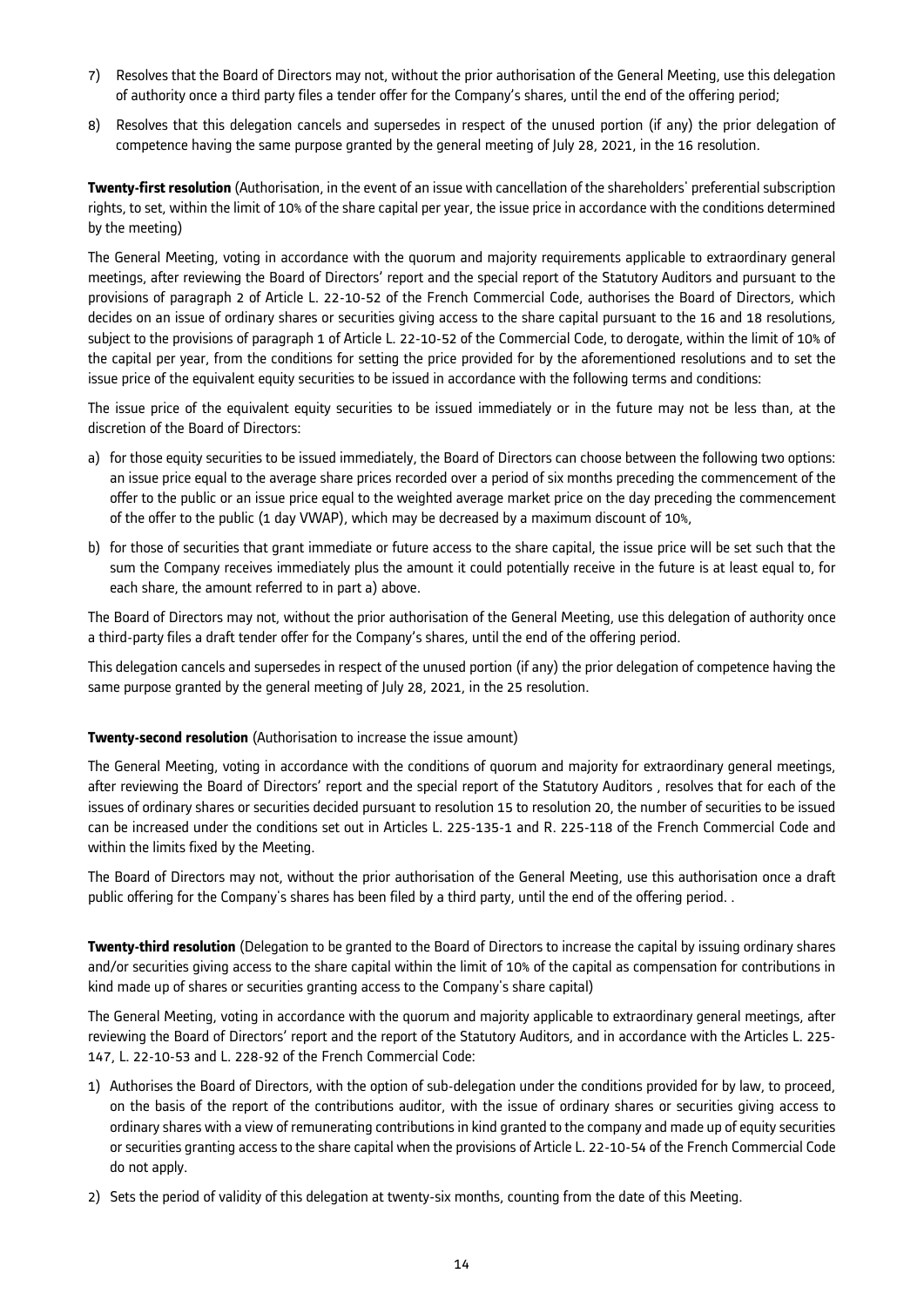3) Resolves that the aggregate nominal amount of the ordinary shares that may be issued by virtue of this delegation may not exceed 10% of the share capital on the date of the decision of the Board of Directors deciding on the issuance, not taking into account the nominal amount of the capital increase necessary to preserve, in accordance with the law and, where applicable, with the contractual provisions providing for other methods of preservation, the rights of the holders of rights or securities granting access to the share of the Company.

This limit shall count against the limit on capital increases with shareholders' preferential subscription rights cancelled set by resolutions 16, 17, 18 and 24 of this General Meeting and against the aggregate capital increase limit defined by resolution 15 of this General Meeting.

- 4) Delegates all powers to the Board of Directors for the purpose of approving the evaluation of the contributions, deciding on the resulting capital increase, noting the completion thereof, charging, where applicable, all costs and duties incurred by the capital increase to the contribution premium, deducting from the contribution premium the sums necessary to bring the legal reserve to one tenth of the new share capital after each increase and proceeding with the corresponding amendment of the Articles of Association, and doing all that is necessary in such matters.
- 5) Resolves that the Board of Directors may not, without the prior authorisation of the General Meeting, use this delegation of authority once a third-party files a draft tender offer for the Company's shares, until the end of the offering period.
- 6) Acknowledges that this delegation of authority cancels and supersedes in respect of the unused portion (if any) the prior delegation of competence having the same purpose granted by the general meeting of July 28, 2021, in the 23 resolution.

**Twenty-fourth resolution** (Delegation of competence to be granted to the Board of Directors to issue shares of the Company subsequent to the issuance by the Company's subsidiaries of securities granting access to the Company's share capital; with shareholders' preferential subscription rights cancelled)

The General Meeting, voting in accordance with the quorum and majority requirements applicable to extraordinary general meetings, after reviewing the Board of Directors' report and the special report of the Statutory Auditors and deciding in accordance with the provisions of Articles L. 225-129 et seq., in particular Article L. 225-129-2 and Article L. 228-93 of the French Commercial Code:

- 1) delegates to the Board of Directors, which may further delegate this authorisation under the conditions set by law, for a period of twenty-six (26) months as from the date of this General Meeting the authority to decide to issue new Company shares (with the exception of preferred shares) granting rights to securities issued by one or more companies of which the Company directly or indirectly holds more than half of the share capital (the "Subsidiaries");
- 2) resolves to cancel shareholders' preferential rights to the securities issued under this delegation;
- 3) resolves that the aggregate nominal amount of the share capital increases that could be carried out immediately and/or in the future by virtue of this delegation shall not exceed 260,000,000 euros, in all cases increased, as the case may be, by the nominal amount of the capital increase necessary to preserve the rights of the holders of rights or securities granting future access to the Company's shares in accordance with legal and regulatory provisions and any contractual provisions setting other preservation methods; provided, however, that the nominal amount of the shares issued pursuant to resolutions 16, 17, 18 and 23 and any nominal amount issued pursuant to this delegation (exclusive of the preservation of rights) shall count against the maximum capital increase limit set by resolution 15 of this General Meeting;
- 4) acknowledges that these securities may only be issued by the Subsidiary(ies) if the Company's Board of Directors agrees and may, in accordance with the terms of Article L. 228-93 of the French Commercial Code, grant immediate or future access to Company shares, at any time or on a set date, through subscription, conversion, exchange, redemption, warrant submission or any other means, and be issued on one or more occasions in France, on foreign and/or international markets, either in euros or in any other currency or monetary unit established with reference to several currencies, with or without a premium, free of charge or against payment;
- 5) acknowledges that the amount paid upon the issuance or that may potentially be paid to the Company at a later date must be, in respect of each share issued as a result of the issuance of the securities referred to in paragraph 1 above, compliant with the regulatory provisions applicable on the date of the issuance (with a discount on the weighted average of the share prices recorded on the Euronext Paris regulated market during the last three trading days preceding the commencement of the public offering which shall not exceed 10%), after adjusting such amount, as appropriate, to take into account the difference in dividend entitlement date;
- 6) resolves that the Board of Directors shall have all powers under the terms set by law to implement this resolution, in agreement with the boards of directors, management boards or other competent management bodies of the Subsidiaries issuing the securities referred to in this resolution and, in particular, to: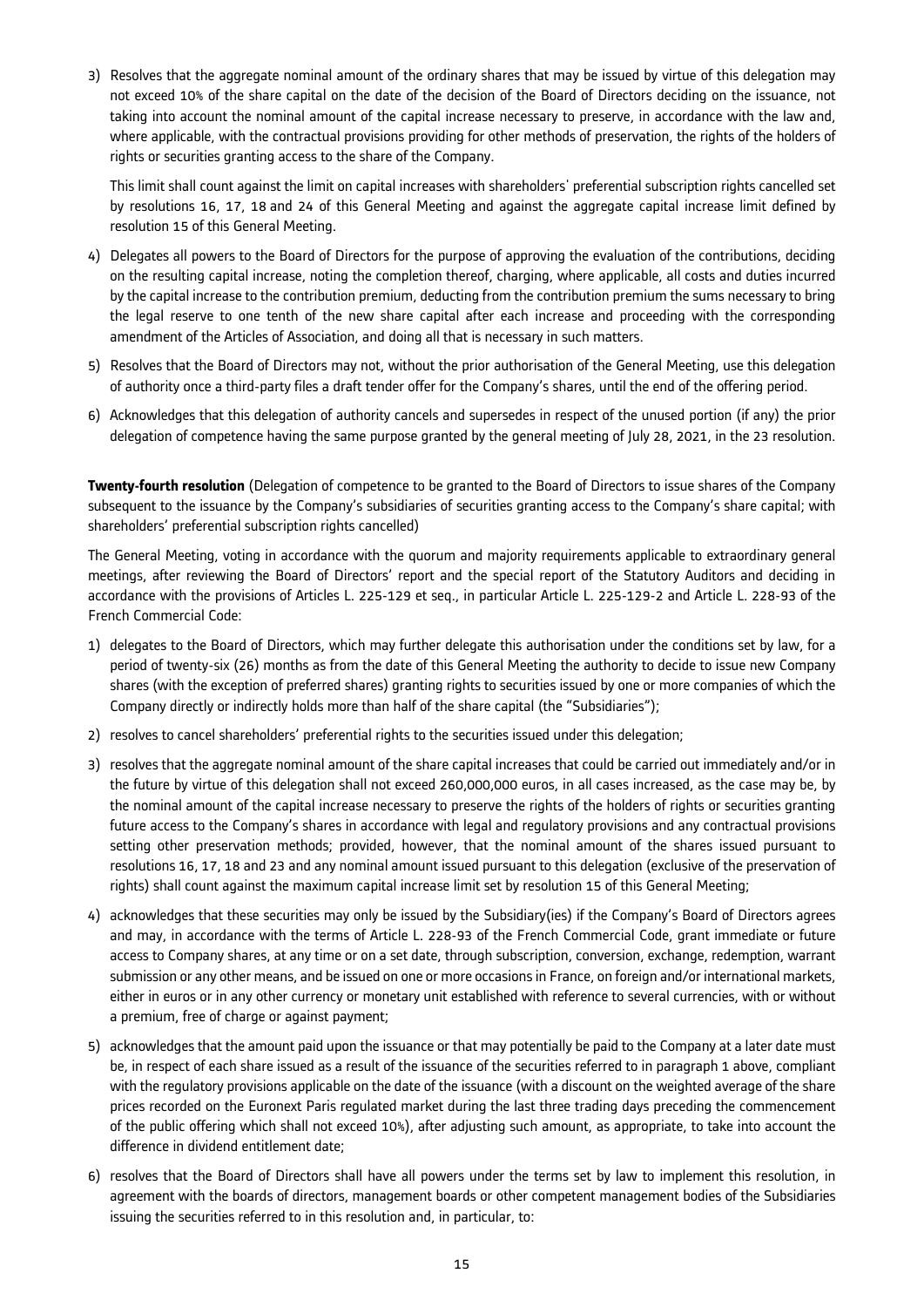- set the amount to be issued,
- define the terms and conditions of issuance and the category of securities to be issued,
- set the dividend entitlement date (which may be retroactive) of the ordinary shares to be issued,
- make any adjustments in order to take into account the impact of the transaction on the Company's share capital and to set the terms according to which the rights of holders of rights or securities granting access to the share capital will be preserved in accordance with the legal and regulatory provisions and contractual provisions, and make any corresponding amendments to the articles of association,
- acknowledge the completion of the share capital increases, amend the articles of association accordingly and carry out all required publicity formalities, proceed with any formality required for a market listing application in respect of the shares or securities issued thereby,
- at its own initiative, charge the costs of the share capital increase against the amount of related premiums, and withhold from such amount the necessary sums in order to fund the legal reserve,
- generally take any relevant measures, carry out all formalities and enter into all agreements to achieve the successful completion of the proposed issuances;
- 7) resolves that the Board of Directors may not, without the prior authorisation of the General Meeting, use this delegation of competence once a draft public offering for the Company's shares has been filed by a third party, until the end of the offering period,
- 8) resolves that this delegation cancels and supersedes, in respect of the unused portion (if any), the prior delegation having the same purpose granted by the general meeting held on 28 July 2021 in resolution 27.

## **On an ordinary basis:**

## **Twenty-fifth resolution** (Powers for the formalities)

The General Meeting, convened under the conditions of quorum and majority required for ordinary general meetings, gives all powers to the bearer of a version, a copy, or an extract of these minutes to carry out all of the filing and publication formalities required by law.

# **PARTICIPATION IN THE ANNUAL COMBINED GENERAL MEETING**

The arrangements for holding the Shareholders' Meeting will be made **in compliance with public health requirements**. The methods for holding and participating in this Meeting may change depending on the evolution of the public health and/or regulatory situation, the shareholders are therefore invited to regularly consult the dedicated Meeting page on the Company's website (www.alstom.com) for up-to-date information.

The Meeting will be **broadcast live and as a recorded transmission** on the Company's website (www.alstom.com).

Shareholders are encouraged to send all their requests and documents electronically to the following email address: **alstom.fr.ag2022@alstomgroup.com.**

# **1. Preliminary formalities to complete in order to participate in the Meeting**

All shareholders, irrespective of the number of shares they hold, can participate in the Meeting or be represented at the Meeting by another shareholder, their spouse or person with whom they have entered into a domestic partnership agreement (pacte civil de solidarité). Shareholders can also be represented by any legal or person of their choice (Articles L. 225-106 and L. 22-10-39 of the French Commercial Code).

In accordance with Article R. 22-10-28 of the French Commercial Code, the right to participate in the Meeting is evidenced by the registration of the shares in the name of the shareholder or of the intermediary registered on the shareholder's behalf (pursuant to the seventh paragraph of Article L. 228-1 of the French Commercial Code) on the second business day that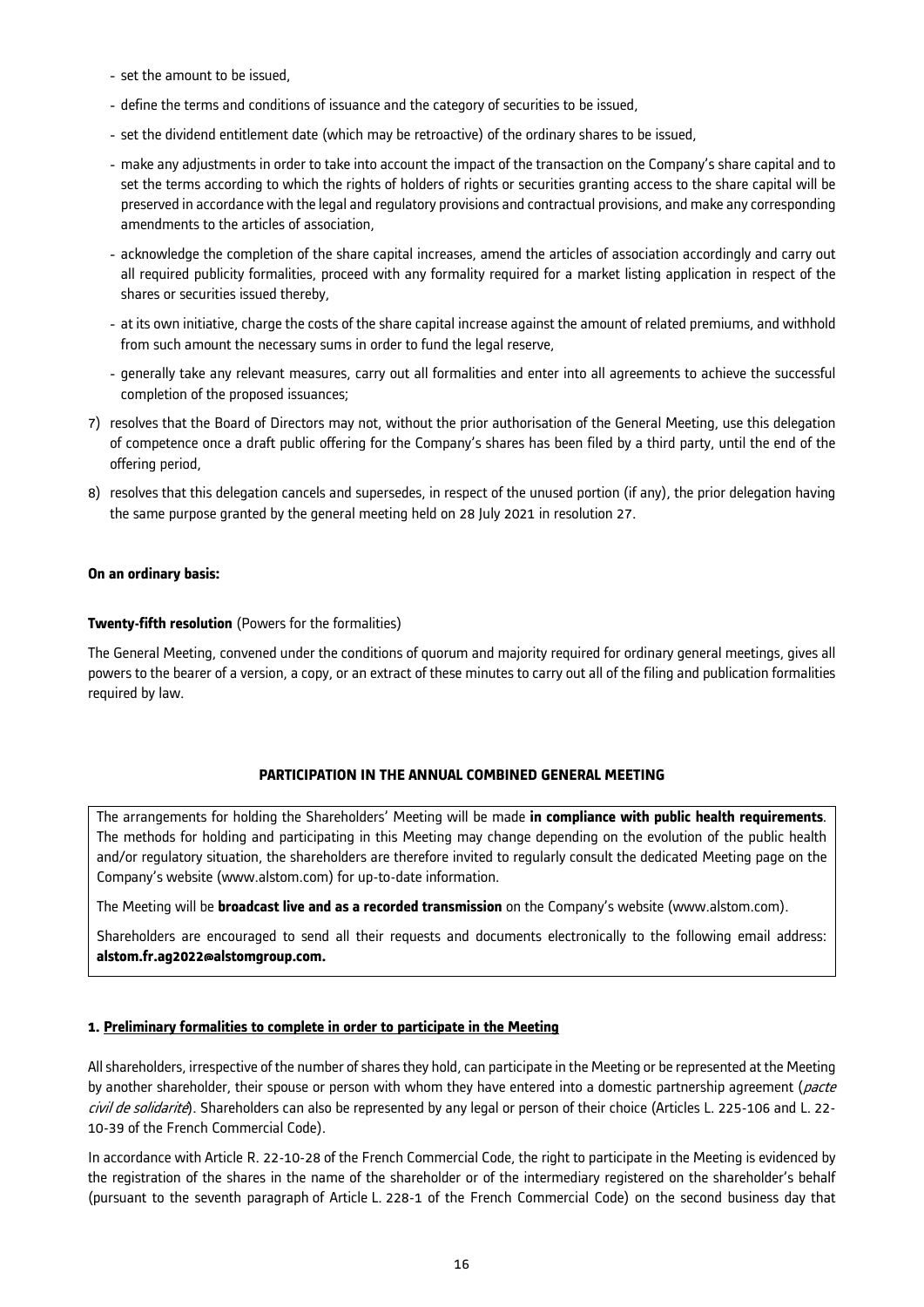precedes the Meeting, *i.e.* at 12:00 a.m. (Paris time) on Friday, 8 July 2022, either in the registered share accounts maintained on behalf of the Company by its agent, BNP Paribas Securities Services, or in the bearer share accounts maintained by the authorised banking or financial intermediary.

The registration of the shares in the holder's security accounts maintained by the authorised intermediaries is evidenced by a shareholding certificate delivered by such authorised intermediaries to the shareholder and is attached to:

- the postal voting form;
- the voting proxy.

In respect of any transfer of ownership of the shares occurring after such date, the transferor's shareholding certificate shall remain valid and the vote shall be accounted for under the name of the transferor.

Each shareholder who has expressed his/her vote by mail, sent a proxy or requested an attendance card (under the conditions specified below) cannot choose another method of participation but may sell all or part of his/her shares. However, if the ownership is transferred before **Friday, 8 July 2022 at 12:00 a.m. (Paris time)**, the Company will invalidate or modify accordingly, as the case may be, the vote which has been expressed by mail, the proxy, the attendance card or the shareholding certificate. For this purpose, the shareholder's intermediary will notify the transfer of ownership to the Company or to its agent and send the necessary information. No transfer of ownership completed after **Friday, 8 July 2022 at 12:00 a.m. (Paris time)**, whatever the method used, will be notified by the intermediary or taken into account by the Company, notwithstanding any agreement to the contrary.

# **2. To personally attend the Meeting**

Shareholders who wish to personally attend the Meeting must apply for an attendance card as soon as possible so that they can receive the attendance card in a timely way:

## **2.1. Requesting an attendance card by post**

**If you hold registered shares**, tick box A of the voting form included with the meeting notice and return it signed and dated to BNP Paribas Securities Services (CTO - Service assemblées – Grands Moulins – 9 rue du Débarcadère - 93761 Pantin Cedex). BNP Paribas Securities Services must receive this request by **Monday, 11 July 2022 at 3:00 p.m.** (Paris time) at the latest.

**If you hold bearer shares**, you must either (i) tick box A of the voting form (which is available from the intermediary who manages your securities as well as in the area dedicated to the Meeting on the Company's website (www.alstom.com)) and return it signed and dated to your financial intermediary, or (ii) ask your financial intermediary for an attendance card to be sent to you. Your financial intermediary will directly provide evidence of your shareholding status to BNP Paribas Security Services by producing a shareholding statement. If you hold bearer shares and have not received your attendance card in time, you must request a shareholding statement from your financial intermediary, which will allow you to provide proof of your status as a shareholder at the Meeting reception desk.

The attendance card will be sent to you by post.

# **2.2. Requesting an attendance card online**

**If you hold registered shares**, you can request an attendance card online by applying online via the secured VOTACCESS platform, which is accessible via the Planetshares site at the following address: https://planetshares.bnpparibas.com.

If you hold your shares in direct registered form (*nominatif pur*), you must log on to the Planetshares website using your usual access codes.

If you hold your shares in intermediary registered form (*nominatif adminstré*), you will receive a convocation letter which will indicate your username on the upper right side of the paper voting form. This username will allow you to access the Planetshares website and obtain your password.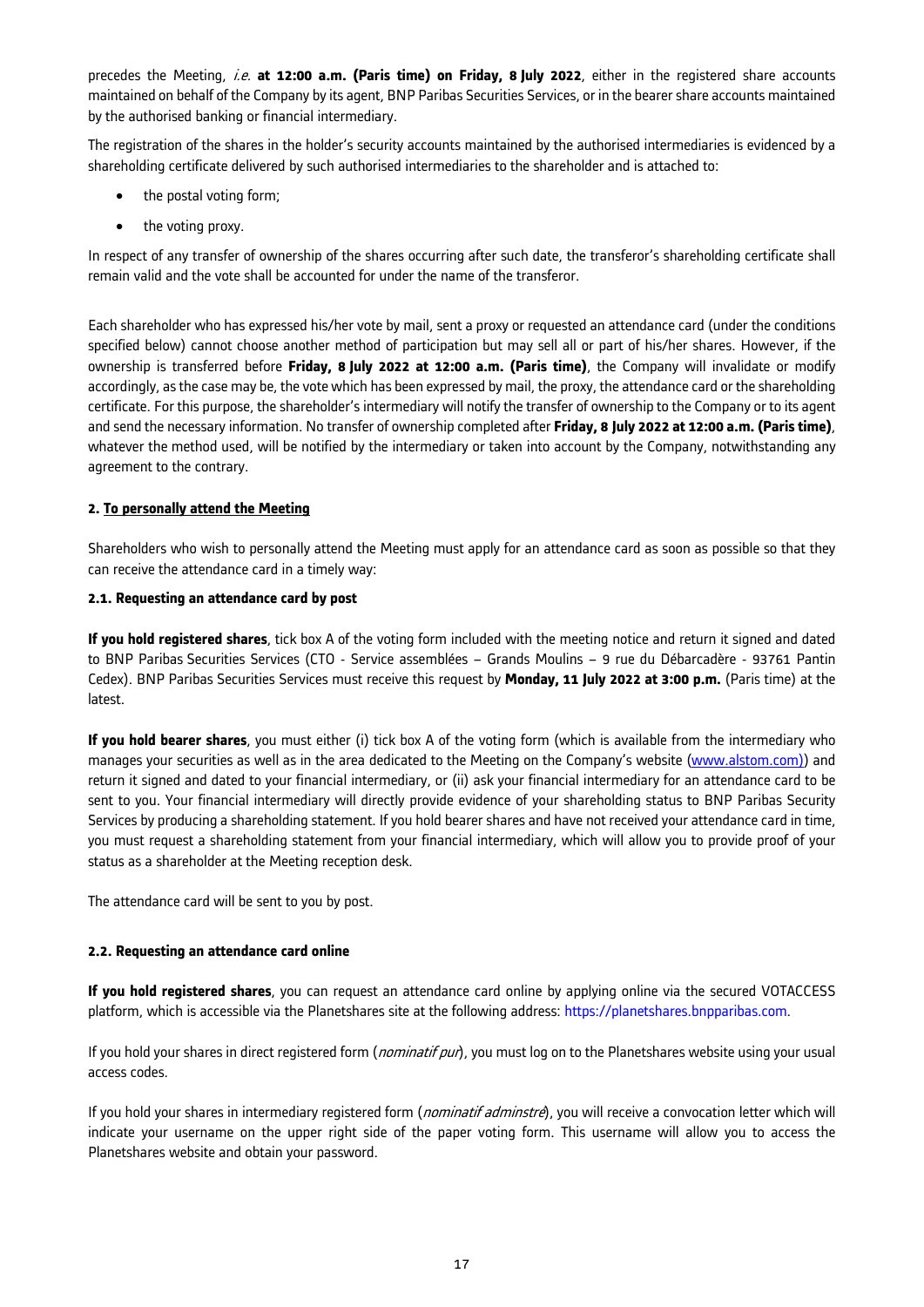If you have misplaced/forgotten your username and/or password, you may call:

- 0 800 509 051 from France (toll-free number), or
- +33 1 40 14 80 05 from abroad.

After logging on to the Planetshares website, if you hold registered shares (in direct registered form or in intermediary registered form) you can click on the "Participate in the AGM with your shares" icon on the bottom right side of the screen or access the "Your Assets" and "Your Voting Rights" sections and click on the "Vote" icon. You will then be redirected to the VOTACCESS online voting platform, where you can request an attendance card. You will also be able to access the Meeting documents via the same site.

**If you hold bearer shares** and want to personally attend the Meeting and your financial intermediary provides access to VOTACCESS, you can request an attendance card by connecting to your financial intermediary's dedicated portal, using your usual access codes. Access to VOTACCESS via your account-holding institution's web portal may be subject to special terms of use defined by that institution. Accordingly, the shareholders holding shares in bearer form who are interested in this service are invited to contact their account-holding institution for more information about these terms of use.

It is recommended that you do not wait until the day before the Meeting to request your attendance card.

### **3. Voting remotely or being represented at the Meeting**

### **3.1. Voting remotely or appointing a proxy by post**

**If you hold registered shares**, you will automatically receive the voting form (attached to the meeting notice), which you must complete, sign and send to BNP Paribas Securities Services (CTO - Service assemblées – Grands Moulins – 9 rue du Débarcadère - 93761 Pantin Cedex).

**If you hold bearer shares**, you can obtain a voting form from the financial intermediary which manages your securities. Your intermediary must receive your request at least six days before the Meeting, i.e., **Wednesday 6 July 2022**. If you hold bearer shares, you must then return your duly completed and signed voting form to the authorised financial intermediary which manages your securities account. Your intermediary will verify your status as a shareholder and will return the form to BNP Paribas Securities Services along with a shareholding statement.

The single form for voting by post or by proxy is available online on the Company's website (www.alstom.com) starting 21 days before the Meeting.

To be taken into account, BNP Paribas Securities Services must have received the voting forms by 3:00 p.m. on the day before the Meeting, i.e., **Monday, 11 July 2022 at 3:00 p.m.** (Paris time) at the latest.

The appointment or revocation of a proxy expressed by post must be received until four days before the date of the meeting, i.e., by **Friday, 8 July 2022** at the latest.

### **3.2. Voting remotely or by proxy online (Via VOTACCESS)**

Shareholders holding **registered shares** who wish to vote or grant a proxy online before the Meeting may access the VOTACCESS platform via the website https://planetshares.bnpparibas.com.

If you hold your shares in direct registered form (*nominatif pur*), you must log on to the Planetshares website using your usual access codes.

If you hold your shares in administered registered form (*nominatif administre*), you will receive a convocation letter which will indicate your username on the upper right side of the paper voting form. This username will allow you to access the Planetshares website and obtain your password.

If you have misplaced/forgotten your username and/or password, you may call:

- 0 800 509 051 from France (toll-free number), or
- +33 1 40 14 80 05 from abroad.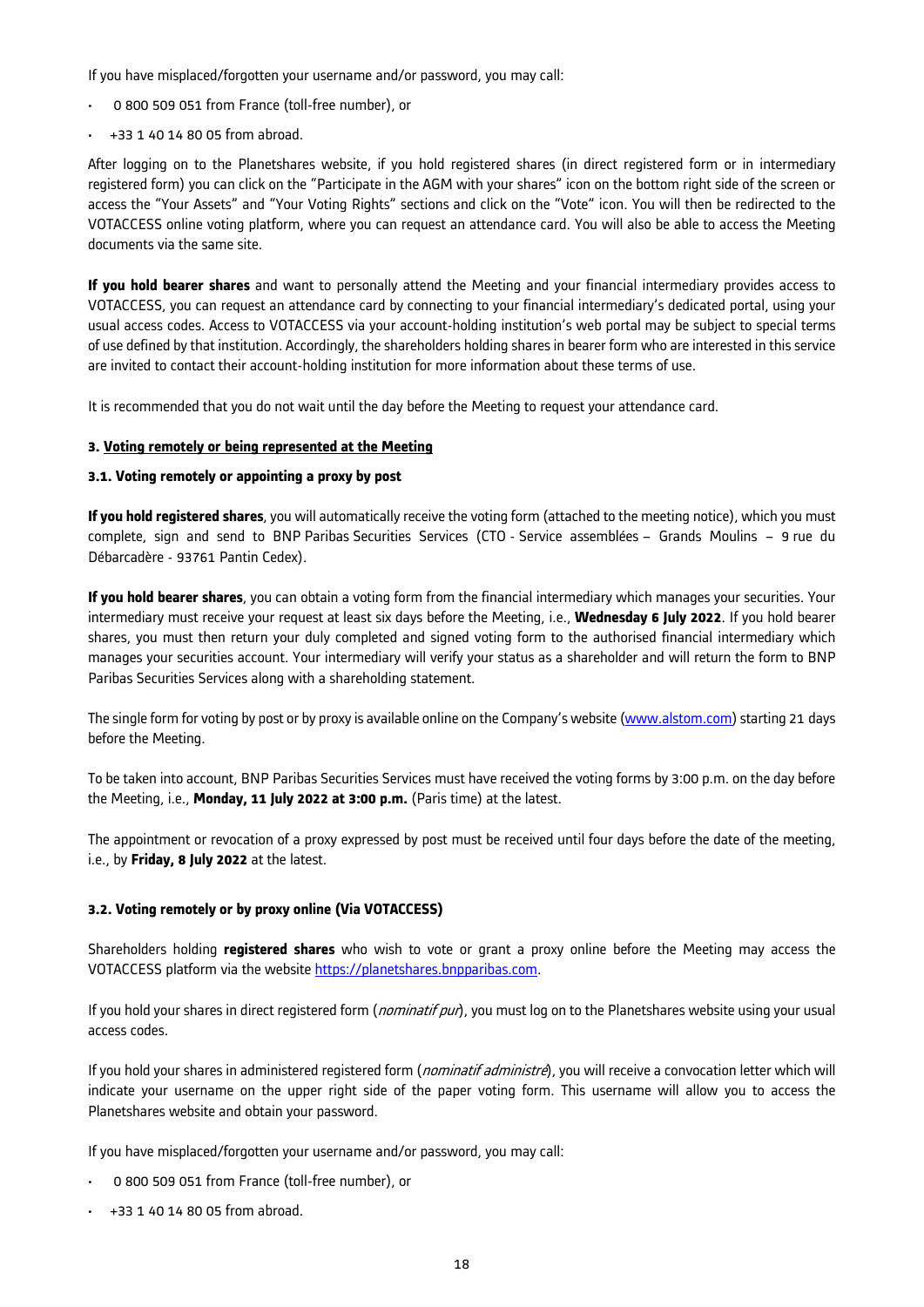After logging into the Planetshares website, if you hold registered shares (in direct registered form or in intermediary registered form) you can click on the "Participate in the AGM with your shares" icon on the bottom right side of the screen or access the "Your Assets" and "Your Voting Rights" sections and click on the "Vote" icon. You will be redirected to the VOTACCESS online voting platform, where you can input your voting instructions or appoint or revoke a proxy. You will also be able to access the Meeting documents via the same site.

**If you hold bearer shares** and your account holder has signed up for the VOTACCESS service and offers this service for this Meeting, you will be able to vote or grant a proxy online.

If you hold bearer shares and wish to vote online, you must connect to your financial intermediary's web portal using your usual access codes, and then access the intermediary's dedicated portal and then the VOTACCESS platform, which will allow you to vote or appoint or revoke a proxy. Access to VOTACCESS via your account-holding institution's web portal may be subject to special terms of use defined by that institution. Accordingly, the shareholders holding shares in bearer form who are interested in this service are invited to contact their account-holding institution for more information about these terms of use.

The VOTACCESS platform dedicated to the Meeting will be opened starting **Wednesday, 22 June 2022** and up until **Monday, 11 July 2022 at 3:00 p.m.** (Paris time). However, shareholders are recommended not to wait until the last day to connect to the site.

## **3.3 Appointment/revocation of a proxy online (without VOTACCESS)**

Articles R. 225-79 and R. 22-10-24 of the French Commercial Code also allow for notice of the appointment and/or revocation of a proxy to be given electronically if the shareholder's account-holding institution is not connected to VOTACESS.

## **Holders of bearer shares**:

- must send an email to paris.bp2s.france.cts.mandats@bnpparibas.com. This email must contain the following information: Alstom Annual Combined General Meeting, 12 July 2022 at 2:00 p.m., last name, first name, address, full bank details of the principal and the last name, first name, and if possible, address of the agent;
- must request from the financial intermediary who manages their security account to send a written confirmation to BNP Paribas Securities Services by post (CTO – Services assemblées – Grands Moulins – 9, rue du Débarcadère – 93761 Pantin Cedex).

Only proxy appointment or revocation notices may be sent to the email address listed above. Any other request or notice relating to another topic will not be taken into account and/or processed.

It is recommended that you not wait until the day before the Meeting to input your instructions.

The secured VOTACCESS platform dedicated to the Meeting will be opened starting on **Wednesday, 22 June 2022** and up until **Monday, 11 July 2022at 3:00 p.m.** (Paris time). However, shareholders are recommended not to wait until the last day to connect to the site.

### **4. Issues or draft resolutions on the agenda**

Requests that issues or draft resolutions be added to the Meeting agenda by shareholders who satisfy the conditions laid down in article R. 227-71 of the French Commercial Code must be received by the Chairman of the Board of Directors by email at alstom.fr.ag2022@alstomgroup.com or by registered mail with advice of receipt requested at Alstom's head office (Attention: Président du Conseil d'Administration d'Alstom – "Points ou Projets de résolution à l'Assemblée Générale Annuelle Mixte du 12 juillet 2022" - 48, rue Albert Dhalenne, 93400 Saint-Ouen-sur-Seine) no later than 25 days before the date of the Meeting, i.e., by **Friday, 17 June 2022** at the latest, but cannot be sent more than 20 days after the date this notice is published, in accordance with articles R. 225-73 (II) and R. 22-10-22 of the French Commercial Code.

Any request must be accompanied by the issue to be included on the agenda and the reasons therefor, or by the text of the draft resolutions, along with, as the case may be, a brief presentation of the grounds and, as appropriate, the information provided for by article R. 225-71 of the French Commercial Code. Any request must also be accompanied by a shareholding